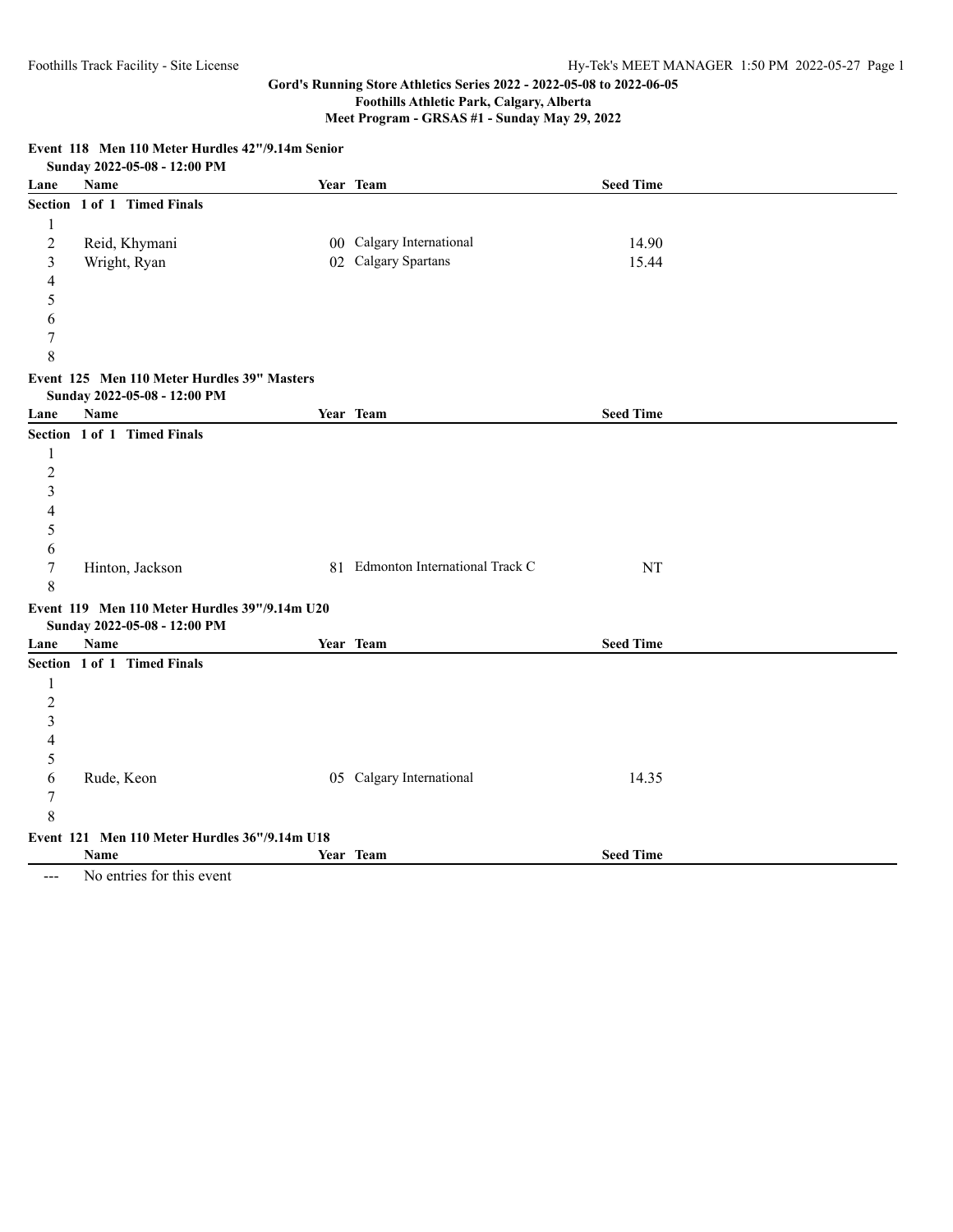# **Foothills Athletic Park, Calgary, Alberta**

**Meet Program - GRSAS #1 - Sunday May 29, 2022**

|                         | EVERY 120 DOYS TOO MEET HUIGHES OO 7101117010111 CT0<br>Sunday 2022-05-08 - 12:15 PM |    |                                |                  |  |
|-------------------------|--------------------------------------------------------------------------------------|----|--------------------------------|------------------|--|
| Lane                    | Name                                                                                 |    | Year Team                      | <b>Seed Time</b> |  |
|                         | Section 1 of 1 Timed Finals                                                          |    |                                |                  |  |
| 1                       |                                                                                      |    |                                |                  |  |
| $\overline{c}$          |                                                                                      |    |                                |                  |  |
| 3                       |                                                                                      |    |                                |                  |  |
| 4                       | Fischer, Ephrem                                                                      |    | 08 Caltaf Athletic Association | NT               |  |
| 5                       |                                                                                      |    |                                |                  |  |
| 6                       |                                                                                      |    |                                |                  |  |
| 7                       |                                                                                      |    |                                |                  |  |
| 8                       |                                                                                      |    |                                |                  |  |
|                         | Event 117 Women 100 Meter Hurdles 33"/8.5m Senior                                    |    |                                |                  |  |
|                         | Sunday 2022-05-08 - 12:25 PM                                                         |    |                                |                  |  |
| Lane                    | Name                                                                                 |    | Year Team                      | <b>Seed Time</b> |  |
|                         | Section 1 of 1 Timed Finals                                                          |    |                                |                  |  |
| $\mathbf{1}$            |                                                                                      |    |                                |                  |  |
| $\overline{c}$          |                                                                                      |    |                                |                  |  |
| 3                       | Gatzke, Natasha                                                                      |    | 02 U OF C Athletics Club       | NT               |  |
| 4                       | Dovichak, Jayel                                                                      |    | 04 Calgary International       | 14.68            |  |
| 5                       | Fourlas, Athena                                                                      |    | 97 U OF C Athletics Club       | NT               |  |
| 6                       | Cozma, Lisa                                                                          |    | 01 U OF C Athletics Club       | NT               |  |
| 7                       | MacDonald, Sienna                                                                    |    | 02 U OF C Athletics Club       | NT               |  |
| 8                       |                                                                                      |    |                                |                  |  |
|                         | Event 120 Women 100 Meter Hurdles 30"/13m/8.5m U18                                   |    |                                |                  |  |
|                         | Sunday 2022-05-08 - 12:30 PM                                                         |    |                                |                  |  |
| Lane                    | Name                                                                                 |    | Year Team                      | <b>Seed Time</b> |  |
|                         | Section 1 of 1 Timed Finals                                                          |    |                                |                  |  |
| $\mathbf{1}$            |                                                                                      |    |                                |                  |  |
| $\sqrt{2}$              |                                                                                      |    |                                |                  |  |
| $\mathfrak{Z}$          | Izugbokwe, Akunna                                                                    |    | 05 Caltaf Athletic Association | NT               |  |
| 4                       | Dovichak, Kamryn                                                                     |    | 06 Calgary International       | 15.80            |  |
| 5                       | Sharma, Lily                                                                         |    | 06 Calgary Spartans            | NT               |  |
| 6                       |                                                                                      |    |                                |                  |  |
| $\boldsymbol{7}$        |                                                                                      |    |                                |                  |  |
| 8                       |                                                                                      |    |                                |                  |  |
|                         | Event 122 Girls 80 Meter Hurdles 30"/12m/8.0m U16                                    |    |                                |                  |  |
|                         | Sunday 2022-05-08 - 12:35 PM                                                         |    |                                |                  |  |
| Lane                    | Name                                                                                 |    | Year Team                      | <b>Seed Time</b> |  |
|                         | Section 1 of 1 Timed Finals                                                          |    |                                |                  |  |
| $\mathbf{1}$            |                                                                                      |    |                                |                  |  |
| $\overline{c}$          |                                                                                      |    |                                |                  |  |
| $\overline{\mathbf{3}}$ | Law, Taylor                                                                          |    | 08 Caltaf Athletic Association | $\rm{NT}$        |  |
| 4                       | Snyder, Sadie                                                                        | 08 | Caltaf Athletic Association    | 13.84            |  |
| 5                       | Mayr, Amelia                                                                         | 07 | Calgary Warriors Track Club    | 15.98            |  |
| 6                       | Cumming, Maggie                                                                      | 08 | Caltaf Athletic Association    | $\rm{NT}$        |  |
| 7                       | Sturgeon, Jamie                                                                      |    | 07 U OF C Athletics Club       | $\rm{NT}$        |  |
| 8                       |                                                                                      |    |                                |                  |  |

## **Event 123 Boys 100 Meter Hurdles 33"/13m/8.5m U16**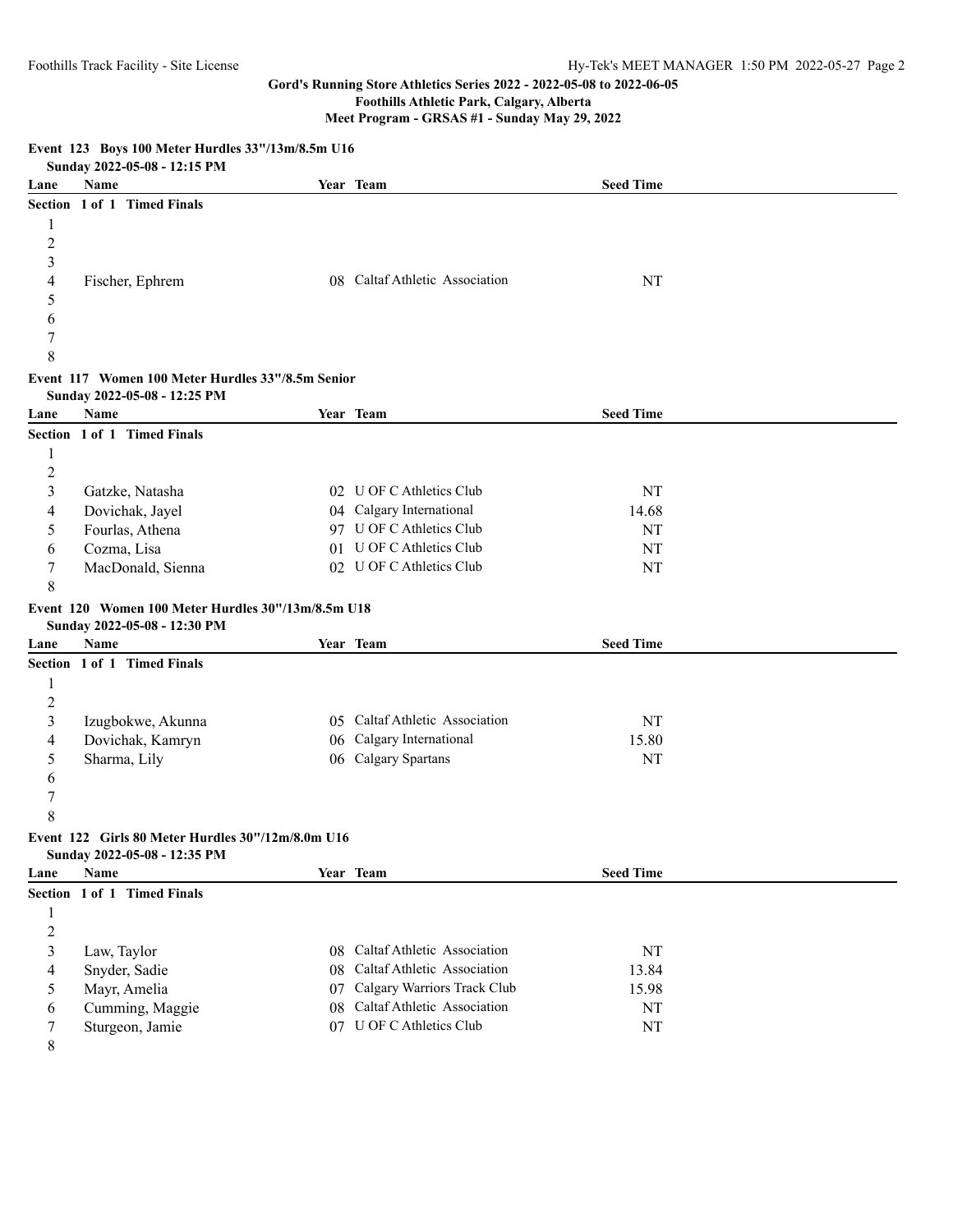**Foothills Athletic Park, Calgary, Alberta**

**Meet Program - GRSAS #1 - Sunday May 29, 2022**

#### **Event 101 Women 100 Meter Dash Senior Sunday 2022-05-08 - 12:50 PM**

|                | SUNUAY 2022-03-08 - 12:30 P.M. |               |                                   |                  |
|----------------|--------------------------------|---------------|-----------------------------------|------------------|
| Lane           | Name                           |               | Year Team                         | <b>Seed Time</b> |
|                | Section 1 of 5 Timed Finals    |               |                                   |                  |
| 1              | Spence, Salema                 | 01            | Calgary International             | 12.70            |
| 2              | Reyes, Tatiana                 |               | 07 House of Speed Track and Field | 12.61            |
| 3              | Bond, Kenney                   | 02            | Caltaf Athletic Association       | 12.50            |
| 4              | Candrlic, Amy                  | 04            | Caltaf Athletic Association       | 11.83            |
| 5              | Fox, Kristen                   |               | 00 U OF C Athletics Club          | 12.35            |
| 6              | Santema, Helana                | 01            | House of Speed Track and Field    | 12.51            |
| 7              | Tiordit, Anok                  | 99            | Calgary International             | 12.60            |
| 8              | Okuboyejo, Tise                | 06            | Calgary Warriors Track Club       | 12.60            |
| <b>Section</b> | 2 of 5 Timed Finals            |               |                                   |                  |
| 1              | Pachet, Leah                   |               | 05 Caltaf Athletic Association    | 13.85            |
| 2              | Nwoye, Stephanie               |               | 05 Caltaf Athletic Association    | 13.76            |
| 3              | Vergie, Hannah                 |               | 06 Caltaf Athletic Association    | 13.39            |
| 4              | Brennan, Bridget               |               | 93 Unattached-New Brunswick       | 12.81            |
| 5              | Orenuga, Oluwabukola           |               | 03 U OF C Athletics Club          | 13.38            |
| 6              | Woodard, Nicole                |               | 06 Caltaf Athletic Association    | 13.46            |
| 7              | Woodard, Kelsey                |               | 06 Caltaf Athletic Association    | 13.50            |
| 8              | Akalonu, Raven                 |               | 06 Calgary Warriors Track Club    | 13.75            |
| Section        | 3 of 5 Timed Finals            |               |                                   |                  |
| 1              | Lejeune, Vanya                 | 06            | Caltaf Athletic Association       | NT               |
| 2              | Jolicoeur, Jovette             |               | 59 U OF C Athletics Club          | 17.18            |
| 3              | Bruce, Mackenzie               | 05            | Calgary Spartans                  | 14.23            |
| 4              | Michel, Katrina                | 04            | Unattached Alberta                | 14.00            |
| 5              | Ncube, Sandra                  | 06            | Calgary Warriors Track Club       | 14.20            |
| 6              | Ruiz, Maria                    | 06            | Calgary Warriors Track Club       | 14.26            |
| 7              | Goertzen, Regan                |               | 05 House of Speed Track and Field | 14.42            |
| 8              | Peterson, Mona Rae             | 65            | Caltaf Athletic Association       | 16.57            |
| Section        | 4 of 5 Timed Finals            |               |                                   |                  |
| 1              | Ewa, Elisabeth                 | $0.5^{\circ}$ | Caltaf Athletic Association       | NT               |
| 2              | Cowell, Mary-Sue               | 75            | Unattached Alberta                | NT               |
| 3              | Penny, Julia                   | 06            | Caltaf Athletic Association       | NT               |
| 4              | Richardson Wilson, Dawn        | 99            | Unattached Alberta                | NT               |
| 5              | Jensen, Jaiden                 | 02            | U OF C Athletics Club             | NT               |
| 6              | S, Shani                       | 69            | <b>Calgary Spartans</b>           | NT               |
| 7              | Ehirhieme, Ivie                |               | 06 Caltaf Athletic Association    | NT               |
| 8              | Tang, Emma                     |               | 06 Caltaf Athletic Association    | NT               |
|                | Section 5 of 5 Timed Finals    |               |                                   |                  |
| 1              | Okikiolu, Bisi                 | 03.           | Caltaf Athletic Association       | NT               |
| 2              | Lee, Katie                     | 06            | Caltaf Athletic Association       | NT               |
| 3              | Sutherland, Chiara             |               | 04 Caltaf Athletic Association    | NT               |
| 4              | Sharma, Lily                   | 06            | Calgary Spartans                  | NT               |
| 5              | Dunne, Kayla                   |               | 06 Caltaf Athletic Association    | NT               |
| 6              | Adams, Mercedes                |               | 04 U OF C Athletics Club          | NT               |
| 7              | Jukic, Jadyn                   |               | 06 Calgary Spartans               | NT               |
| 8              | Badau, Raluca                  |               | 01 U OF C Athletics Club          | NT               |
|                |                                |               |                                   |                  |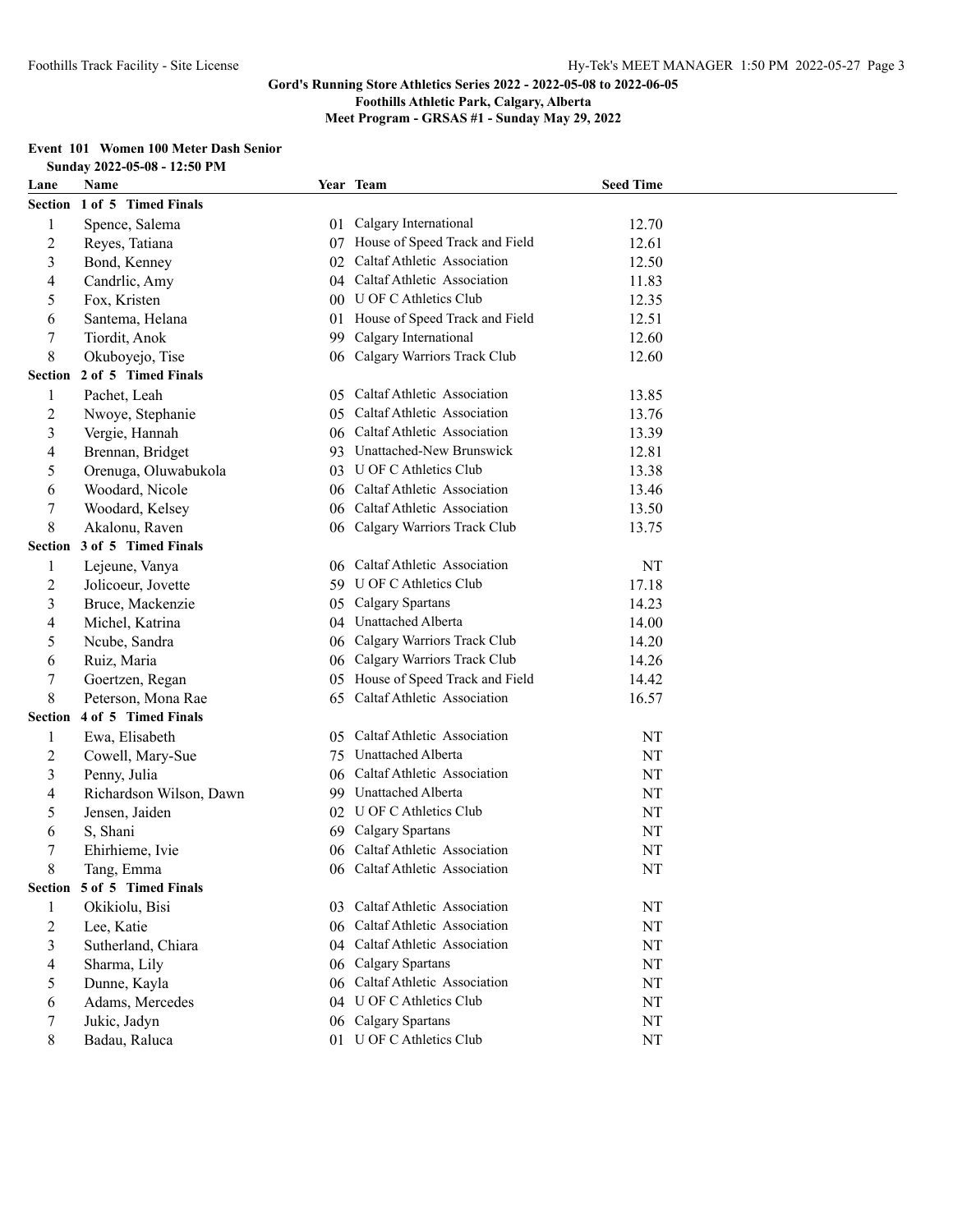**Foothills Athletic Park, Calgary, Alberta**

**Meet Program - GRSAS #1 - Sunday May 29, 2022**

# **Event 102 Men 100 Meter Dash Senior**

| Name<br>Year Team<br><b>Seed Time</b><br>Lane<br>Section 1 of 4 Timed Finals<br>Maki, Ben<br>U OF C Athletics Club<br>$\mathbf{1}$<br>11.25<br>85<br>Caltaf Athletic Association<br>$\overline{c}$<br>Schultz, Caiden<br>11.24<br>03<br>$\mathfrak{Z}$<br>Running Room Athletic Club Alb<br>English, Ramone<br>10.57<br>00<br>Running Room Athletic Club Alb<br>4<br>Williams, Benjamin<br>10.23<br>92<br>U OF C Athletics Club<br>5<br>10.28<br>Abosi, Stephen<br>93<br>U OF C Athletics Club<br>Abodunwa, Paul<br>11.06<br>6<br>01<br>7<br>Reid, Khymani<br>Calgary International<br>11.10<br>00<br>8<br>99 Unattached-New Brunswick<br>Anderson, Dawson<br>11.12<br>2 of 4 Timed Finals<br><b>Section</b><br>06 Calgary Warriors Track Club<br>$\mathbf{1}$<br>Zamzuri, Ziyad<br>12.55<br>$\overline{c}$<br>House of Speed Track and Field<br>Kellock, Harrison<br>12.20<br>07<br>02 Caltaf Athletic Association<br>3<br>11.70<br>Brusic, Josip<br>00 U OF C Athletics Club<br>4<br>Agyemang, Hadriane<br>11.53<br>5<br>Osborne, Keiran<br>01 Kajaks Track & Field Club<br>11.55<br>Unattached British Columbia<br>Zhou, Victor<br>6<br>11.74<br>01<br>$\boldsymbol{7}$<br>04 Caltaf Athletic Association<br>Sharpe, Tyler<br>12.00<br>8<br>06 Caltaf Athletic Association<br>Sandy, Ryan<br>12.19<br>3 of 4 Timed Finals<br><b>Section</b><br>$\mathbf{1}$<br>$\overline{2}$<br>06 Calgary Spartans<br>$\rm{NT}$<br>Quach, Olam<br>04 Caltaf Athletic Association<br>$\mathfrak{Z}$<br>McIntosh, Teagan<br>NT<br>Parker, Thane<br>Caltaf Athletic Association<br>NT<br>4<br>05<br>5<br>03 U OF C Athletics Club<br>Hesketh, Adrian<br>NT<br>05 U OF C Athletics Club<br>$\rm{NT}$<br>6<br>Saver, Jake<br>$\boldsymbol{7}$<br>06 Calgary Spartans<br>NT<br>Scantlebury, Marcus<br>8<br>Section 4 of 4 Timed Finals<br>$\mathbf{1}$<br>$\overline{2}$<br><b>Unattached Alberta</b><br>NT<br>Omar, Faddy<br>89.<br>$\mathfrak{Z}$<br>Calgary Spartans<br>Grinder, Luke<br>12.60<br>73<br>60 Unattached Alberta<br>4<br>Coy, Christopher<br>20.00<br>99 U OF C Athletics Club<br>5<br>Judge, Chetaan<br>NT<br><b>U OF C Athletics Club</b><br>Tigley, Allan<br>NT<br>6<br>71<br>7<br>Edmonton International Track C<br>NT<br>81<br>Hinton, Jackson<br>8<br>Event 103 Girls 100 Meter Dash U16<br>Sunday 2022-05-08 - 1:20 PM<br>Name<br>Year Team<br><b>Seed Time</b><br>Lane<br>Section 1 of 3 Timed Finals<br>1<br>$\overline{2}$<br>3<br>Calgary Spartans<br>Pfaff, Giada<br>14.38<br>07<br>Caltaf Athletic Association<br>Snyder, Sadie<br>13.65<br>4<br>08<br>Calgary Warriors Track Club<br>5<br>Harding, Shayla<br>13.66<br>08<br>07 Calgary Spartans |   | Sunday 2022-05-08 - 1:05 PM |  |       |  |
|--------------------------------------------------------------------------------------------------------------------------------------------------------------------------------------------------------------------------------------------------------------------------------------------------------------------------------------------------------------------------------------------------------------------------------------------------------------------------------------------------------------------------------------------------------------------------------------------------------------------------------------------------------------------------------------------------------------------------------------------------------------------------------------------------------------------------------------------------------------------------------------------------------------------------------------------------------------------------------------------------------------------------------------------------------------------------------------------------------------------------------------------------------------------------------------------------------------------------------------------------------------------------------------------------------------------------------------------------------------------------------------------------------------------------------------------------------------------------------------------------------------------------------------------------------------------------------------------------------------------------------------------------------------------------------------------------------------------------------------------------------------------------------------------------------------------------------------------------------------------------------------------------------------------------------------------------------------------------------------------------------------------------------------------------------------------------------------------------------------------------------------------------------------------------------------------------------------------------------------------------------------------------------------------------------------------------------------------------------------------------------------------------------------------------------------------------------------------------------------------------------------------------------------------------------------------------------------------------------------------------------------------------------------|---|-----------------------------|--|-------|--|
|                                                                                                                                                                                                                                                                                                                                                                                                                                                                                                                                                                                                                                                                                                                                                                                                                                                                                                                                                                                                                                                                                                                                                                                                                                                                                                                                                                                                                                                                                                                                                                                                                                                                                                                                                                                                                                                                                                                                                                                                                                                                                                                                                                                                                                                                                                                                                                                                                                                                                                                                                                                                                                                              |   |                             |  |       |  |
|                                                                                                                                                                                                                                                                                                                                                                                                                                                                                                                                                                                                                                                                                                                                                                                                                                                                                                                                                                                                                                                                                                                                                                                                                                                                                                                                                                                                                                                                                                                                                                                                                                                                                                                                                                                                                                                                                                                                                                                                                                                                                                                                                                                                                                                                                                                                                                                                                                                                                                                                                                                                                                                              |   |                             |  |       |  |
|                                                                                                                                                                                                                                                                                                                                                                                                                                                                                                                                                                                                                                                                                                                                                                                                                                                                                                                                                                                                                                                                                                                                                                                                                                                                                                                                                                                                                                                                                                                                                                                                                                                                                                                                                                                                                                                                                                                                                                                                                                                                                                                                                                                                                                                                                                                                                                                                                                                                                                                                                                                                                                                              |   |                             |  |       |  |
|                                                                                                                                                                                                                                                                                                                                                                                                                                                                                                                                                                                                                                                                                                                                                                                                                                                                                                                                                                                                                                                                                                                                                                                                                                                                                                                                                                                                                                                                                                                                                                                                                                                                                                                                                                                                                                                                                                                                                                                                                                                                                                                                                                                                                                                                                                                                                                                                                                                                                                                                                                                                                                                              |   |                             |  |       |  |
|                                                                                                                                                                                                                                                                                                                                                                                                                                                                                                                                                                                                                                                                                                                                                                                                                                                                                                                                                                                                                                                                                                                                                                                                                                                                                                                                                                                                                                                                                                                                                                                                                                                                                                                                                                                                                                                                                                                                                                                                                                                                                                                                                                                                                                                                                                                                                                                                                                                                                                                                                                                                                                                              |   |                             |  |       |  |
|                                                                                                                                                                                                                                                                                                                                                                                                                                                                                                                                                                                                                                                                                                                                                                                                                                                                                                                                                                                                                                                                                                                                                                                                                                                                                                                                                                                                                                                                                                                                                                                                                                                                                                                                                                                                                                                                                                                                                                                                                                                                                                                                                                                                                                                                                                                                                                                                                                                                                                                                                                                                                                                              |   |                             |  |       |  |
|                                                                                                                                                                                                                                                                                                                                                                                                                                                                                                                                                                                                                                                                                                                                                                                                                                                                                                                                                                                                                                                                                                                                                                                                                                                                                                                                                                                                                                                                                                                                                                                                                                                                                                                                                                                                                                                                                                                                                                                                                                                                                                                                                                                                                                                                                                                                                                                                                                                                                                                                                                                                                                                              |   |                             |  |       |  |
|                                                                                                                                                                                                                                                                                                                                                                                                                                                                                                                                                                                                                                                                                                                                                                                                                                                                                                                                                                                                                                                                                                                                                                                                                                                                                                                                                                                                                                                                                                                                                                                                                                                                                                                                                                                                                                                                                                                                                                                                                                                                                                                                                                                                                                                                                                                                                                                                                                                                                                                                                                                                                                                              |   |                             |  |       |  |
|                                                                                                                                                                                                                                                                                                                                                                                                                                                                                                                                                                                                                                                                                                                                                                                                                                                                                                                                                                                                                                                                                                                                                                                                                                                                                                                                                                                                                                                                                                                                                                                                                                                                                                                                                                                                                                                                                                                                                                                                                                                                                                                                                                                                                                                                                                                                                                                                                                                                                                                                                                                                                                                              |   |                             |  |       |  |
|                                                                                                                                                                                                                                                                                                                                                                                                                                                                                                                                                                                                                                                                                                                                                                                                                                                                                                                                                                                                                                                                                                                                                                                                                                                                                                                                                                                                                                                                                                                                                                                                                                                                                                                                                                                                                                                                                                                                                                                                                                                                                                                                                                                                                                                                                                                                                                                                                                                                                                                                                                                                                                                              |   |                             |  |       |  |
|                                                                                                                                                                                                                                                                                                                                                                                                                                                                                                                                                                                                                                                                                                                                                                                                                                                                                                                                                                                                                                                                                                                                                                                                                                                                                                                                                                                                                                                                                                                                                                                                                                                                                                                                                                                                                                                                                                                                                                                                                                                                                                                                                                                                                                                                                                                                                                                                                                                                                                                                                                                                                                                              |   |                             |  |       |  |
|                                                                                                                                                                                                                                                                                                                                                                                                                                                                                                                                                                                                                                                                                                                                                                                                                                                                                                                                                                                                                                                                                                                                                                                                                                                                                                                                                                                                                                                                                                                                                                                                                                                                                                                                                                                                                                                                                                                                                                                                                                                                                                                                                                                                                                                                                                                                                                                                                                                                                                                                                                                                                                                              |   |                             |  |       |  |
|                                                                                                                                                                                                                                                                                                                                                                                                                                                                                                                                                                                                                                                                                                                                                                                                                                                                                                                                                                                                                                                                                                                                                                                                                                                                                                                                                                                                                                                                                                                                                                                                                                                                                                                                                                                                                                                                                                                                                                                                                                                                                                                                                                                                                                                                                                                                                                                                                                                                                                                                                                                                                                                              |   |                             |  |       |  |
|                                                                                                                                                                                                                                                                                                                                                                                                                                                                                                                                                                                                                                                                                                                                                                                                                                                                                                                                                                                                                                                                                                                                                                                                                                                                                                                                                                                                                                                                                                                                                                                                                                                                                                                                                                                                                                                                                                                                                                                                                                                                                                                                                                                                                                                                                                                                                                                                                                                                                                                                                                                                                                                              |   |                             |  |       |  |
|                                                                                                                                                                                                                                                                                                                                                                                                                                                                                                                                                                                                                                                                                                                                                                                                                                                                                                                                                                                                                                                                                                                                                                                                                                                                                                                                                                                                                                                                                                                                                                                                                                                                                                                                                                                                                                                                                                                                                                                                                                                                                                                                                                                                                                                                                                                                                                                                                                                                                                                                                                                                                                                              |   |                             |  |       |  |
|                                                                                                                                                                                                                                                                                                                                                                                                                                                                                                                                                                                                                                                                                                                                                                                                                                                                                                                                                                                                                                                                                                                                                                                                                                                                                                                                                                                                                                                                                                                                                                                                                                                                                                                                                                                                                                                                                                                                                                                                                                                                                                                                                                                                                                                                                                                                                                                                                                                                                                                                                                                                                                                              |   |                             |  |       |  |
|                                                                                                                                                                                                                                                                                                                                                                                                                                                                                                                                                                                                                                                                                                                                                                                                                                                                                                                                                                                                                                                                                                                                                                                                                                                                                                                                                                                                                                                                                                                                                                                                                                                                                                                                                                                                                                                                                                                                                                                                                                                                                                                                                                                                                                                                                                                                                                                                                                                                                                                                                                                                                                                              |   |                             |  |       |  |
|                                                                                                                                                                                                                                                                                                                                                                                                                                                                                                                                                                                                                                                                                                                                                                                                                                                                                                                                                                                                                                                                                                                                                                                                                                                                                                                                                                                                                                                                                                                                                                                                                                                                                                                                                                                                                                                                                                                                                                                                                                                                                                                                                                                                                                                                                                                                                                                                                                                                                                                                                                                                                                                              |   |                             |  |       |  |
|                                                                                                                                                                                                                                                                                                                                                                                                                                                                                                                                                                                                                                                                                                                                                                                                                                                                                                                                                                                                                                                                                                                                                                                                                                                                                                                                                                                                                                                                                                                                                                                                                                                                                                                                                                                                                                                                                                                                                                                                                                                                                                                                                                                                                                                                                                                                                                                                                                                                                                                                                                                                                                                              |   |                             |  |       |  |
|                                                                                                                                                                                                                                                                                                                                                                                                                                                                                                                                                                                                                                                                                                                                                                                                                                                                                                                                                                                                                                                                                                                                                                                                                                                                                                                                                                                                                                                                                                                                                                                                                                                                                                                                                                                                                                                                                                                                                                                                                                                                                                                                                                                                                                                                                                                                                                                                                                                                                                                                                                                                                                                              |   |                             |  |       |  |
|                                                                                                                                                                                                                                                                                                                                                                                                                                                                                                                                                                                                                                                                                                                                                                                                                                                                                                                                                                                                                                                                                                                                                                                                                                                                                                                                                                                                                                                                                                                                                                                                                                                                                                                                                                                                                                                                                                                                                                                                                                                                                                                                                                                                                                                                                                                                                                                                                                                                                                                                                                                                                                                              |   |                             |  |       |  |
|                                                                                                                                                                                                                                                                                                                                                                                                                                                                                                                                                                                                                                                                                                                                                                                                                                                                                                                                                                                                                                                                                                                                                                                                                                                                                                                                                                                                                                                                                                                                                                                                                                                                                                                                                                                                                                                                                                                                                                                                                                                                                                                                                                                                                                                                                                                                                                                                                                                                                                                                                                                                                                                              |   |                             |  |       |  |
|                                                                                                                                                                                                                                                                                                                                                                                                                                                                                                                                                                                                                                                                                                                                                                                                                                                                                                                                                                                                                                                                                                                                                                                                                                                                                                                                                                                                                                                                                                                                                                                                                                                                                                                                                                                                                                                                                                                                                                                                                                                                                                                                                                                                                                                                                                                                                                                                                                                                                                                                                                                                                                                              |   |                             |  |       |  |
|                                                                                                                                                                                                                                                                                                                                                                                                                                                                                                                                                                                                                                                                                                                                                                                                                                                                                                                                                                                                                                                                                                                                                                                                                                                                                                                                                                                                                                                                                                                                                                                                                                                                                                                                                                                                                                                                                                                                                                                                                                                                                                                                                                                                                                                                                                                                                                                                                                                                                                                                                                                                                                                              |   |                             |  |       |  |
|                                                                                                                                                                                                                                                                                                                                                                                                                                                                                                                                                                                                                                                                                                                                                                                                                                                                                                                                                                                                                                                                                                                                                                                                                                                                                                                                                                                                                                                                                                                                                                                                                                                                                                                                                                                                                                                                                                                                                                                                                                                                                                                                                                                                                                                                                                                                                                                                                                                                                                                                                                                                                                                              |   |                             |  |       |  |
|                                                                                                                                                                                                                                                                                                                                                                                                                                                                                                                                                                                                                                                                                                                                                                                                                                                                                                                                                                                                                                                                                                                                                                                                                                                                                                                                                                                                                                                                                                                                                                                                                                                                                                                                                                                                                                                                                                                                                                                                                                                                                                                                                                                                                                                                                                                                                                                                                                                                                                                                                                                                                                                              |   |                             |  |       |  |
|                                                                                                                                                                                                                                                                                                                                                                                                                                                                                                                                                                                                                                                                                                                                                                                                                                                                                                                                                                                                                                                                                                                                                                                                                                                                                                                                                                                                                                                                                                                                                                                                                                                                                                                                                                                                                                                                                                                                                                                                                                                                                                                                                                                                                                                                                                                                                                                                                                                                                                                                                                                                                                                              |   |                             |  |       |  |
|                                                                                                                                                                                                                                                                                                                                                                                                                                                                                                                                                                                                                                                                                                                                                                                                                                                                                                                                                                                                                                                                                                                                                                                                                                                                                                                                                                                                                                                                                                                                                                                                                                                                                                                                                                                                                                                                                                                                                                                                                                                                                                                                                                                                                                                                                                                                                                                                                                                                                                                                                                                                                                                              |   |                             |  |       |  |
|                                                                                                                                                                                                                                                                                                                                                                                                                                                                                                                                                                                                                                                                                                                                                                                                                                                                                                                                                                                                                                                                                                                                                                                                                                                                                                                                                                                                                                                                                                                                                                                                                                                                                                                                                                                                                                                                                                                                                                                                                                                                                                                                                                                                                                                                                                                                                                                                                                                                                                                                                                                                                                                              |   |                             |  |       |  |
|                                                                                                                                                                                                                                                                                                                                                                                                                                                                                                                                                                                                                                                                                                                                                                                                                                                                                                                                                                                                                                                                                                                                                                                                                                                                                                                                                                                                                                                                                                                                                                                                                                                                                                                                                                                                                                                                                                                                                                                                                                                                                                                                                                                                                                                                                                                                                                                                                                                                                                                                                                                                                                                              |   |                             |  |       |  |
|                                                                                                                                                                                                                                                                                                                                                                                                                                                                                                                                                                                                                                                                                                                                                                                                                                                                                                                                                                                                                                                                                                                                                                                                                                                                                                                                                                                                                                                                                                                                                                                                                                                                                                                                                                                                                                                                                                                                                                                                                                                                                                                                                                                                                                                                                                                                                                                                                                                                                                                                                                                                                                                              |   |                             |  |       |  |
|                                                                                                                                                                                                                                                                                                                                                                                                                                                                                                                                                                                                                                                                                                                                                                                                                                                                                                                                                                                                                                                                                                                                                                                                                                                                                                                                                                                                                                                                                                                                                                                                                                                                                                                                                                                                                                                                                                                                                                                                                                                                                                                                                                                                                                                                                                                                                                                                                                                                                                                                                                                                                                                              |   |                             |  |       |  |
|                                                                                                                                                                                                                                                                                                                                                                                                                                                                                                                                                                                                                                                                                                                                                                                                                                                                                                                                                                                                                                                                                                                                                                                                                                                                                                                                                                                                                                                                                                                                                                                                                                                                                                                                                                                                                                                                                                                                                                                                                                                                                                                                                                                                                                                                                                                                                                                                                                                                                                                                                                                                                                                              |   |                             |  |       |  |
|                                                                                                                                                                                                                                                                                                                                                                                                                                                                                                                                                                                                                                                                                                                                                                                                                                                                                                                                                                                                                                                                                                                                                                                                                                                                                                                                                                                                                                                                                                                                                                                                                                                                                                                                                                                                                                                                                                                                                                                                                                                                                                                                                                                                                                                                                                                                                                                                                                                                                                                                                                                                                                                              |   |                             |  |       |  |
|                                                                                                                                                                                                                                                                                                                                                                                                                                                                                                                                                                                                                                                                                                                                                                                                                                                                                                                                                                                                                                                                                                                                                                                                                                                                                                                                                                                                                                                                                                                                                                                                                                                                                                                                                                                                                                                                                                                                                                                                                                                                                                                                                                                                                                                                                                                                                                                                                                                                                                                                                                                                                                                              |   |                             |  |       |  |
|                                                                                                                                                                                                                                                                                                                                                                                                                                                                                                                                                                                                                                                                                                                                                                                                                                                                                                                                                                                                                                                                                                                                                                                                                                                                                                                                                                                                                                                                                                                                                                                                                                                                                                                                                                                                                                                                                                                                                                                                                                                                                                                                                                                                                                                                                                                                                                                                                                                                                                                                                                                                                                                              |   |                             |  |       |  |
|                                                                                                                                                                                                                                                                                                                                                                                                                                                                                                                                                                                                                                                                                                                                                                                                                                                                                                                                                                                                                                                                                                                                                                                                                                                                                                                                                                                                                                                                                                                                                                                                                                                                                                                                                                                                                                                                                                                                                                                                                                                                                                                                                                                                                                                                                                                                                                                                                                                                                                                                                                                                                                                              |   |                             |  |       |  |
|                                                                                                                                                                                                                                                                                                                                                                                                                                                                                                                                                                                                                                                                                                                                                                                                                                                                                                                                                                                                                                                                                                                                                                                                                                                                                                                                                                                                                                                                                                                                                                                                                                                                                                                                                                                                                                                                                                                                                                                                                                                                                                                                                                                                                                                                                                                                                                                                                                                                                                                                                                                                                                                              |   |                             |  |       |  |
|                                                                                                                                                                                                                                                                                                                                                                                                                                                                                                                                                                                                                                                                                                                                                                                                                                                                                                                                                                                                                                                                                                                                                                                                                                                                                                                                                                                                                                                                                                                                                                                                                                                                                                                                                                                                                                                                                                                                                                                                                                                                                                                                                                                                                                                                                                                                                                                                                                                                                                                                                                                                                                                              |   |                             |  |       |  |
|                                                                                                                                                                                                                                                                                                                                                                                                                                                                                                                                                                                                                                                                                                                                                                                                                                                                                                                                                                                                                                                                                                                                                                                                                                                                                                                                                                                                                                                                                                                                                                                                                                                                                                                                                                                                                                                                                                                                                                                                                                                                                                                                                                                                                                                                                                                                                                                                                                                                                                                                                                                                                                                              |   |                             |  |       |  |
|                                                                                                                                                                                                                                                                                                                                                                                                                                                                                                                                                                                                                                                                                                                                                                                                                                                                                                                                                                                                                                                                                                                                                                                                                                                                                                                                                                                                                                                                                                                                                                                                                                                                                                                                                                                                                                                                                                                                                                                                                                                                                                                                                                                                                                                                                                                                                                                                                                                                                                                                                                                                                                                              |   |                             |  |       |  |
|                                                                                                                                                                                                                                                                                                                                                                                                                                                                                                                                                                                                                                                                                                                                                                                                                                                                                                                                                                                                                                                                                                                                                                                                                                                                                                                                                                                                                                                                                                                                                                                                                                                                                                                                                                                                                                                                                                                                                                                                                                                                                                                                                                                                                                                                                                                                                                                                                                                                                                                                                                                                                                                              |   |                             |  |       |  |
|                                                                                                                                                                                                                                                                                                                                                                                                                                                                                                                                                                                                                                                                                                                                                                                                                                                                                                                                                                                                                                                                                                                                                                                                                                                                                                                                                                                                                                                                                                                                                                                                                                                                                                                                                                                                                                                                                                                                                                                                                                                                                                                                                                                                                                                                                                                                                                                                                                                                                                                                                                                                                                                              |   |                             |  |       |  |
|                                                                                                                                                                                                                                                                                                                                                                                                                                                                                                                                                                                                                                                                                                                                                                                                                                                                                                                                                                                                                                                                                                                                                                                                                                                                                                                                                                                                                                                                                                                                                                                                                                                                                                                                                                                                                                                                                                                                                                                                                                                                                                                                                                                                                                                                                                                                                                                                                                                                                                                                                                                                                                                              |   |                             |  |       |  |
|                                                                                                                                                                                                                                                                                                                                                                                                                                                                                                                                                                                                                                                                                                                                                                                                                                                                                                                                                                                                                                                                                                                                                                                                                                                                                                                                                                                                                                                                                                                                                                                                                                                                                                                                                                                                                                                                                                                                                                                                                                                                                                                                                                                                                                                                                                                                                                                                                                                                                                                                                                                                                                                              |   |                             |  |       |  |
|                                                                                                                                                                                                                                                                                                                                                                                                                                                                                                                                                                                                                                                                                                                                                                                                                                                                                                                                                                                                                                                                                                                                                                                                                                                                                                                                                                                                                                                                                                                                                                                                                                                                                                                                                                                                                                                                                                                                                                                                                                                                                                                                                                                                                                                                                                                                                                                                                                                                                                                                                                                                                                                              |   |                             |  |       |  |
|                                                                                                                                                                                                                                                                                                                                                                                                                                                                                                                                                                                                                                                                                                                                                                                                                                                                                                                                                                                                                                                                                                                                                                                                                                                                                                                                                                                                                                                                                                                                                                                                                                                                                                                                                                                                                                                                                                                                                                                                                                                                                                                                                                                                                                                                                                                                                                                                                                                                                                                                                                                                                                                              | 6 | Olanrewaju, Zaria           |  | 14.44 |  |

7 West, Paisley 08 Caltaf Athletic Association NT Wutzke, August 07 Caltaf Athletic Association NT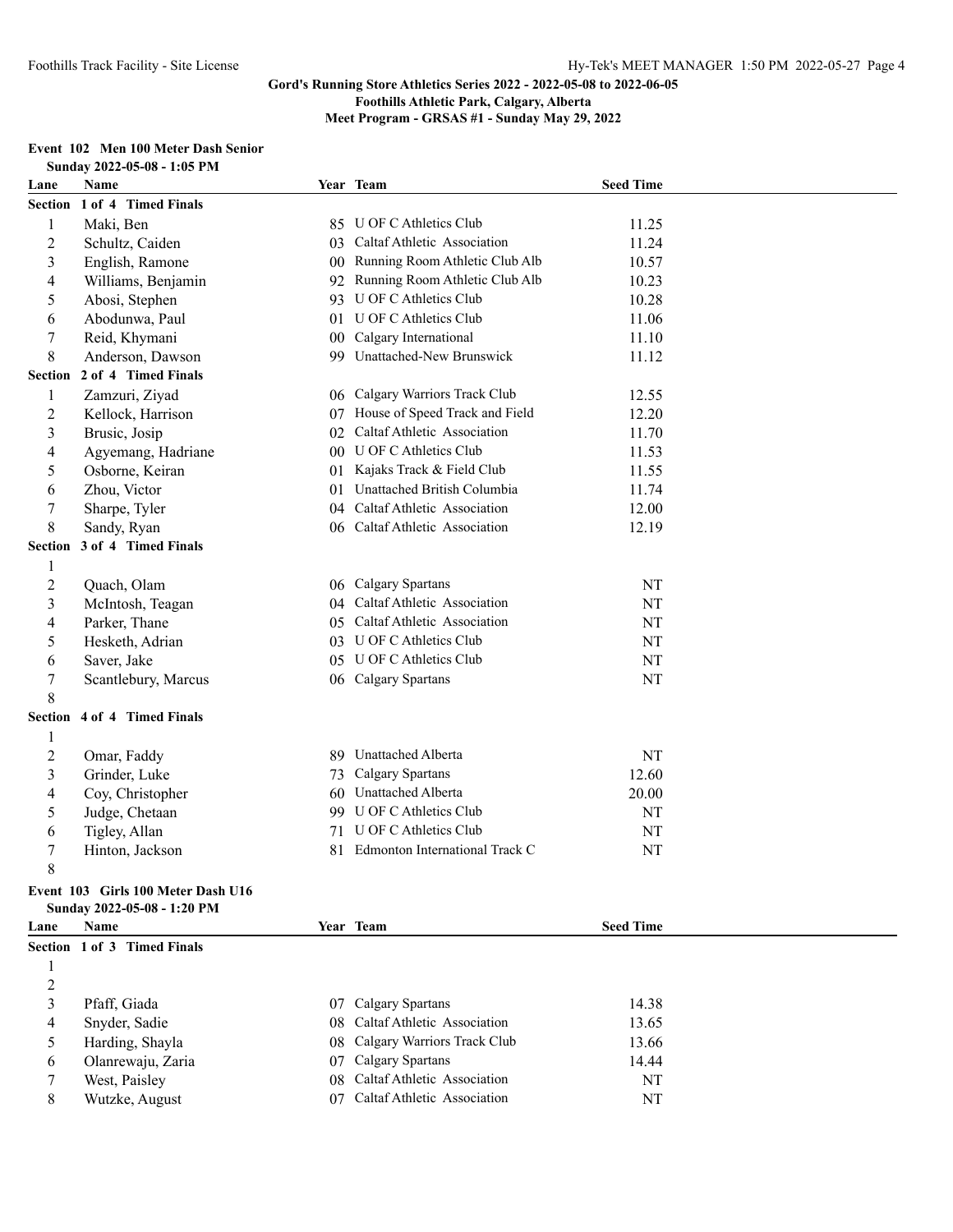# **Gord's Running Store Athletics Series 2022 - 2022-05-08 to 2022-06-05**

# **Foothills Athletic Park, Calgary, Alberta**

### **Meet Program - GRSAS #1 - Sunday May 29, 2022**

# **Section 2 of 3 Timed Finals...(Event 103 Girls 100 Meter Dash U16)**

| 2 |                                    |     |                             |           |
|---|------------------------------------|-----|-----------------------------|-----------|
| 3 | Alicia, Mayala                     | 07  | Caltaf Athletic Association | <b>NT</b> |
| 4 | Phippen, Mya                       | 07  | Calgary Spartans            | <b>NT</b> |
| 5 | Sim, Parker                        | 07  | Unattached Alberta          | NT        |
| 6 | Jenkins, Jesse                     | 07  | Caltaf Athletic Association | <b>NT</b> |
|   | Young, Jaelie                      | 07  | Caltaf Athletic Association | NT        |
| 8 | Ibrahim, Jenna                     | 07  | Calgary Spartans            | NT        |
|   | <b>Section 3 of 3 Timed Finals</b> |     |                             |           |
|   |                                    |     |                             |           |
| 2 |                                    |     |                             |           |
| 3 | Yonin, Taylor                      | 08. | Caltaf Athletic Association | <b>NT</b> |
| 4 | Okemakinde, Elizabeth              | 09  | Calgary Spartans            | <b>NT</b> |
| 5 | Ballard, Amelia                    | 08  | Caltaf Athletic Association | <b>NT</b> |
| 6 | Law, Taylor                        | 08. | Caltaf Athletic Association | NT        |
| 7 | Sangha, Simran                     | 08  | Calgary Warriors Track Club | NT        |
| 8 |                                    |     |                             |           |

#### **Event 104 Boys 100 Meter Dash U16 Sunday 2022-05-08 - 1:30 PM**

| Lane           | Name                         |    | Year Team                   | <b>Seed Time</b> |  |
|----------------|------------------------------|----|-----------------------------|------------------|--|
|                | Section 1 of 2 Timed Finals  |    |                             |                  |  |
|                |                              |    |                             |                  |  |
| $\overline{2}$ |                              |    |                             |                  |  |
| 3              | Nyarko, Adam                 | 08 | Caltaf Athletic Association | NT               |  |
| 4              | Serezlis Bracoviche, Nicolas | 08 | Calgary International       | 11.60            |  |
| 5              | Henning, Ian                 | 08 | Calgary Warriors Track Club | 14.10            |  |
| 6              | Onekpe, Kevin                | 08 | Caltaf Athletic Association | NT               |  |
|                | Daradich, Talan              | 08 | Caltaf Athletic Association | NT               |  |
| 8              |                              |    |                             |                  |  |
|                | Section 2 of 2 Timed Finals  |    |                             |                  |  |
|                |                              |    |                             |                  |  |
| 2              |                              |    |                             |                  |  |
| 3              | Descoteau, Dawsen            | 07 | Caltaf Athletic Association | NT               |  |
| 4              | Jenner, Ethan                | 08 | Caltaf Athletic Association | NT               |  |
| 5              | Stahl, Cameron               | 08 | Caltaf Athletic Association | NT               |  |
| 6              | Malley, Brady                | 07 | Cochrane Endurance Project  | NT               |  |
|                |                              |    |                             |                  |  |

- 
-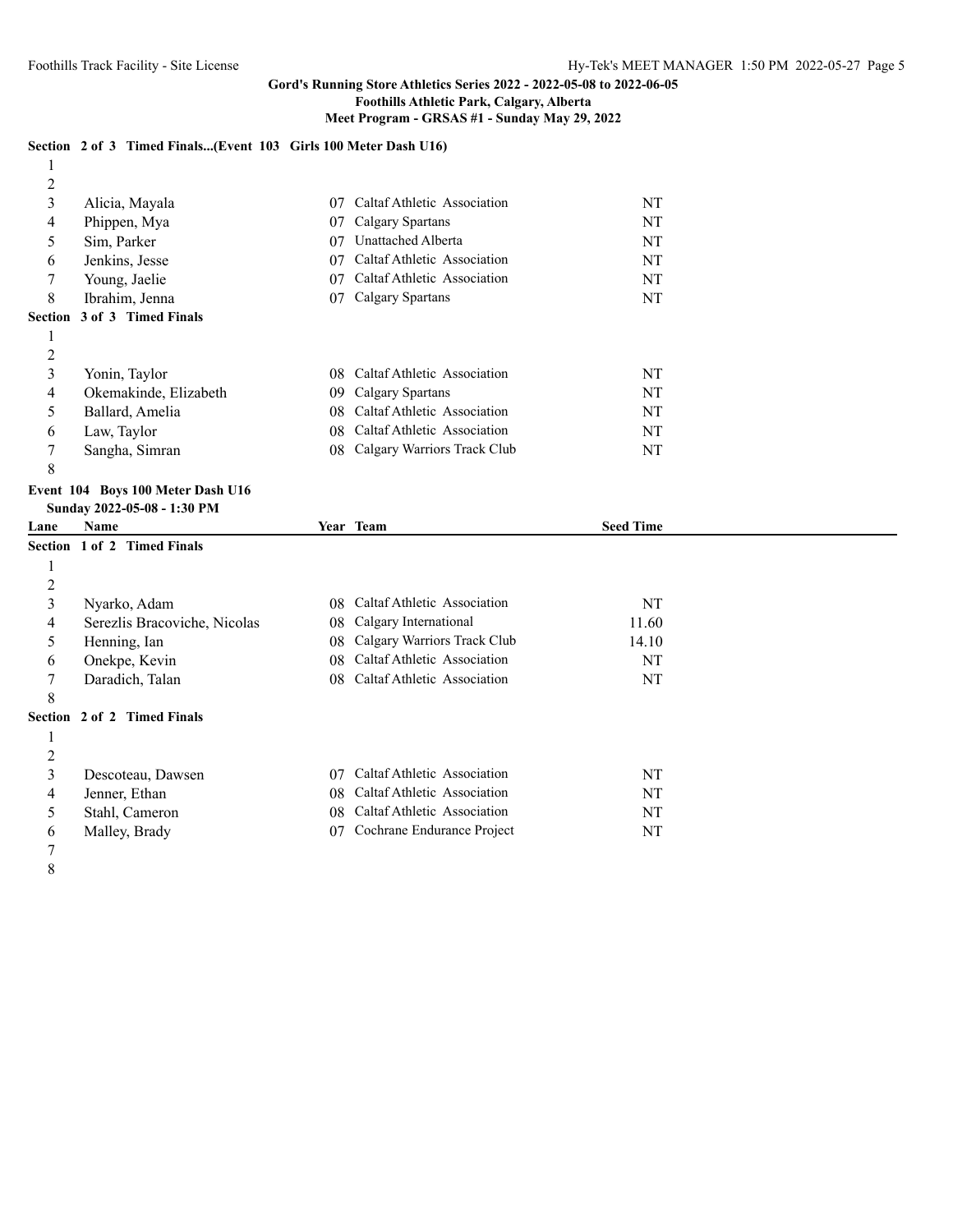**Meet Program - GRSAS #1 - Sunday May 29, 2022**

#### **Event 109 Women 800 Meter Run Senior Sunday 2022-05-08 - 1:45 PM**

|      | SUNUAY 2022-03-08 - 1:45 P.M. |    |                             |                  |  |
|------|-------------------------------|----|-----------------------------|------------------|--|
| Lane | <b>Name</b>                   |    | Year Team                   | <b>Seed Time</b> |  |
|      | Section 1 of 2 Timed Finals   |    |                             |                  |  |
| 1    | McHugh, Rianne                | 92 | U OF C Athletics Club       | 2:12.00          |  |
| 2    | Hufsmith, Courtney            | 98 | U OF C Athletics Club       | 2:05.00          |  |
| 3    | Khalid, Sihaam                | 03 | U OF C Athletics Club       | 2:18.00          |  |
| 4    | Kryschuk, Lauren              | 98 | Caltaf Athletic Association | 2:17.69          |  |
| 5    | Browne, Madeleine             | 98 | U OF C Athletics Club       | 2:12.00          |  |
| 6    | Nowicki, Sophia               | 99 | Cochrane Endurance Project  | 2:17.45          |  |
| 7    | Kaiser, Jessica               | 87 | Cochrane Endurance Project  | 2:17.50          |  |
| 8    | Cook, Grace                   | 01 | U OF C Athletics Club       | 2:12.00          |  |
| 9    |                               |    |                             |                  |  |
| 10   |                               |    |                             |                  |  |
| 11   |                               |    |                             |                  |  |
| 12   |                               |    |                             |                  |  |
| 13   |                               |    |                             |                  |  |
| 14   |                               |    |                             |                  |  |
| 15   |                               |    |                             |                  |  |
| 16   |                               |    |                             |                  |  |
|      | Section 2 of 2 Timed Finals   |    |                             |                  |  |
| 1    | Michel, Katrina               | 04 | Unattached Alberta          | 2:36.00          |  |
| 2    | Wiebe, Janelle                | 99 | U OF C Athletics Club       | 2:24.00          |  |
| 3    | Rajah, Sam                    | 01 | Calgary International       | 2:25.00          |  |
| 4    | Asrat, Semhar                 | 06 | Caltaf Athletic Association | NT               |  |
| 5    | Sheehan, Payton               | 06 | Calgary Warriors Track Club | 2:23.00          |  |
| 6    | Gentile, Lily                 | 01 | U OF C Athletics Club       | 2:28.00          |  |
| 7    | Sinke, Charlotte              | 05 | Calgary Spartans            | NT               |  |

Weiler, Naja 05 Calgary Spartans 2:24.26

- Irvin, Csenia 06 Cochrane Endurance Project 2:27.00
- 
- 
- 
- 
- 
-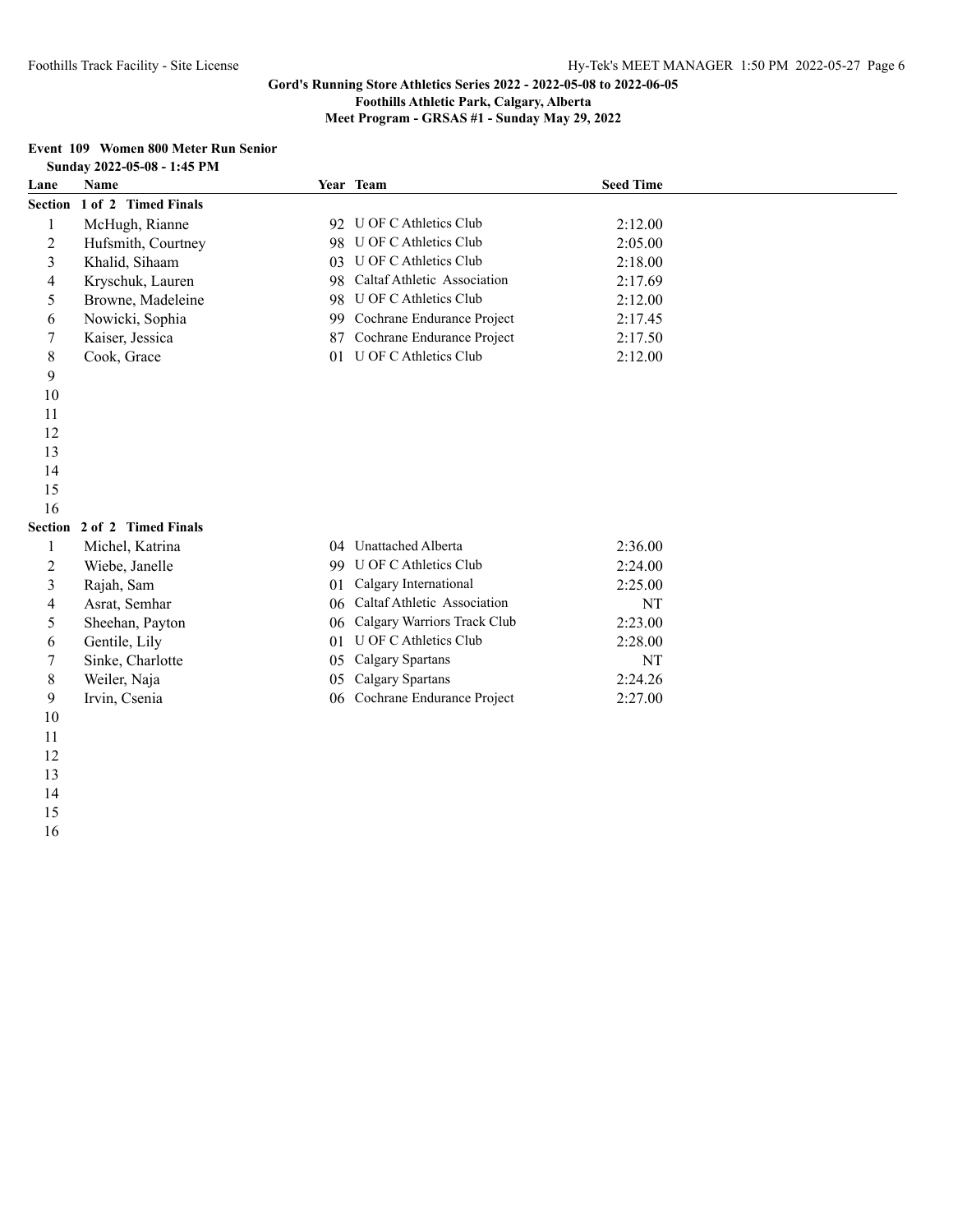**Meet Program - GRSAS #1 - Sunday May 29, 2022**

# **Event 110 Men 800 Meter Run Senior**

|                          | Sunday 2022-05-08 - 1:55 PM |                 |                                |                  |  |
|--------------------------|-----------------------------|-----------------|--------------------------------|------------------|--|
| Lane                     | <b>Name</b>                 |                 | Year Team                      | <b>Seed Time</b> |  |
|                          | Section 1 of 2 Timed Finals |                 |                                |                  |  |
| $\mathbf{1}$             | Bouma, Phoenix              |                 | 03 U OF C Athletics Club       | 1:59.00          |  |
| $\overline{c}$           | Bellehumeur, Evan           |                 | 05 Calgary Warriors Track Club | 2:01.00          |  |
| 3                        | White-Gloria, Chris         |                 | 96 U OF C Athletics Club       | 2:02.00          |  |
| $\overline{\mathcal{L}}$ | Cook, Aidan                 |                 | 02 U OF C Athletics Club       | 2:02.00          |  |
| 5                        | Stewart, Michael            |                 | 00 U OF C Athletics Club       | 1:57.00          |  |
| 6                        | McFadyen, James             |                 | 04 Caltaf Athletic Association | 2:01.80          |  |
| $\tau$                   | Lively, James               |                 | 01 U OF C Athletics Club       | 2:00.00          |  |
| $8\,$                    | Robitaille, Jesse Aaron     | 99              | Calgary Warriors Track Club    | 2:01.00          |  |
| 9                        | Stephen, Brent              |                 | 96 Caltaf Athletic Association | 1:52.61          |  |
| 10                       | Swadling, Luke              |                 | 03 U OF C Athletics Club       | 1:56.00          |  |
| 11                       | Visser, Zachary             | 0 <sub>5</sub>  | Calgary Warriors Track Club    | 2:02.00          |  |
| 12                       |                             |                 |                                |                  |  |
| 13                       |                             |                 |                                |                  |  |
| 14                       |                             |                 |                                |                  |  |
| 15                       |                             |                 |                                |                  |  |
| 16                       |                             |                 |                                |                  |  |
| 17                       |                             |                 |                                |                  |  |
| 18                       |                             |                 |                                |                  |  |
|                          | Section 2 of 2 Timed Finals |                 |                                |                  |  |
| $\mathbf{1}$             | Grattidge, Clay             |                 | 05 Cochrane Endurance Project  | 2:06.00          |  |
| $\overline{c}$           | Bure, Kajela                |                 | 02 U OF C Athletics Club       | 2:02.00          |  |
| 3                        | Shedd, Maxwell              |                 | 02 U OF C Athletics Club       | 2:05.00          |  |
| 4                        | Celis, Juan                 |                 | 99 Caltaf Athletic Association | 2:05.00          |  |
| 5                        | Cote, Branson               |                 | 06 Cochrane Endurance Project  | 2:25.00          |  |
| 6                        | Rajpoot, Danyal             |                 | 02 U OF C Athletics Club       | 2:04.00          |  |
| $\tau$                   | Marchand, Keiran            |                 | 99 Kootenay Chaos Track Club   | 2:04.00          |  |
| $8\,$                    | White, Jacob                | 03              | Cochrane Endurance Project     | 2:05.00          |  |
| 9                        | Burey, Benjamin             | 00 <sup>1</sup> | Caltaf Athletic Association    | 2:06.00          |  |
| $10\,$                   |                             |                 |                                |                  |  |
| 11                       |                             |                 |                                |                  |  |
| 12                       |                             |                 |                                |                  |  |
| 13                       |                             |                 |                                |                  |  |
| 14                       |                             |                 |                                |                  |  |
| 15                       |                             |                 |                                |                  |  |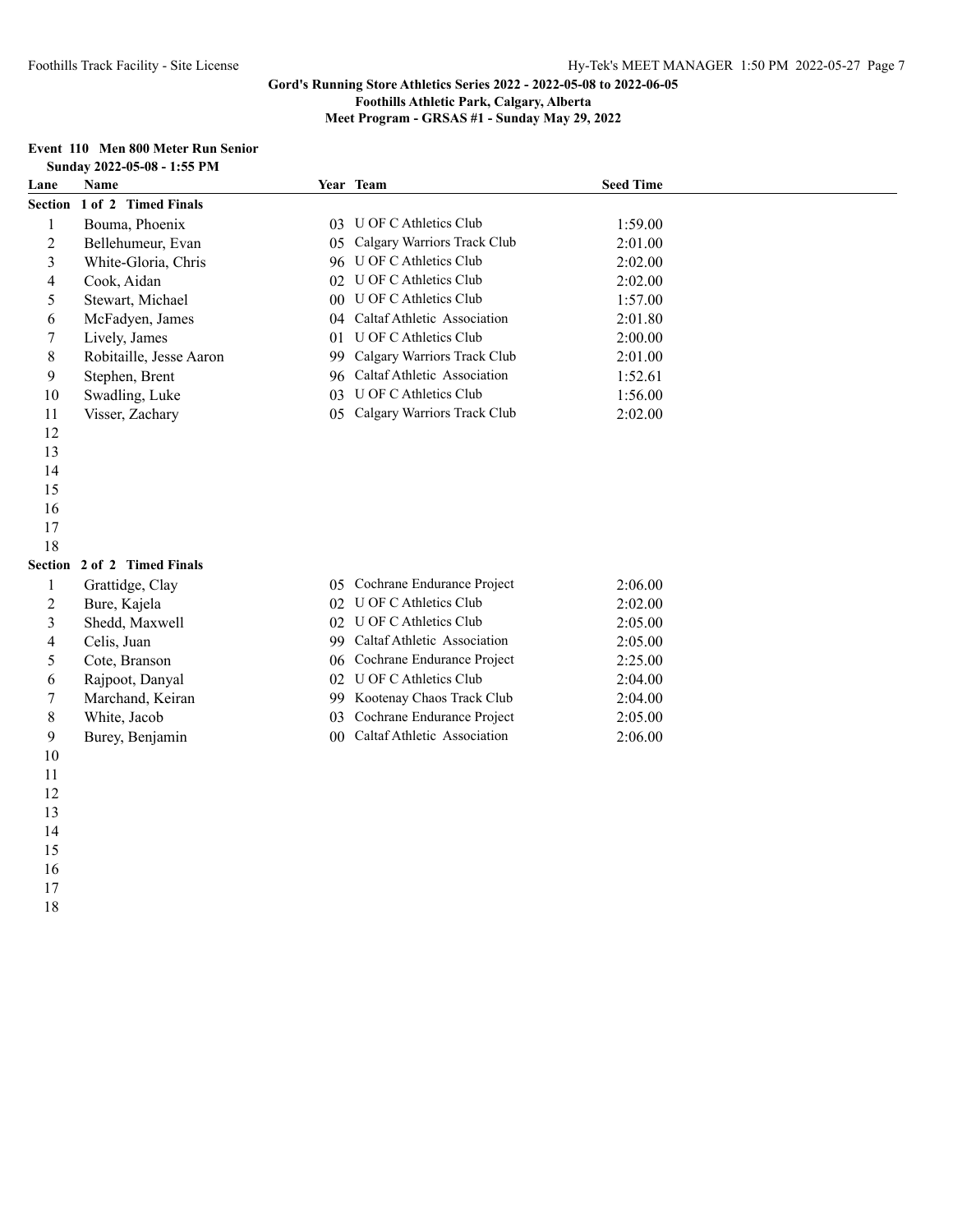**Meet Program - GRSAS #1 - Sunday May 29, 2022**

#### **Event 111 Girls 800 Meter Run U16 Sunday 2022-05-08 - 2:05 PM**

| Lane                    | <b>Name</b>                      |    | Year Team                   | <b>Seed Time</b> |  |
|-------------------------|----------------------------------|----|-----------------------------|------------------|--|
| <b>Section</b>          | 1 of 1 Timed Finals              |    |                             |                  |  |
|                         | Bushrod, Zoe                     | 09 | Cochrane Endurance Project  | 2:45.00          |  |
| 2                       | Barlow, Ellie                    | 07 | Cochrane Endurance Project  | 2:53.00          |  |
| $\overline{\mathbf{3}}$ | Earl-King, Katie                 | 07 | Caltaf Athletic Association | <b>NT</b>        |  |
| 4                       | Marquardt, Ciara                 | 07 | Calgary Spartans            | 2:26.02          |  |
| 5                       | Kirk, Mila                       | 07 | Cochrane Endurance Project  | 2:39.00          |  |
| 6                       | Browne, Lillianna                | 08 | Calgary Warriors Track Club | 2:28.00          |  |
| 7                       | Larson, Giselle                  | 07 | Calgary Warriors Track Club | 2:28.00          |  |
| 8                       | Ehirhieme, Uwa                   | 08 | Caltaf Athletic Association | NT               |  |
| 9                       | Dey, Naya                        | 09 | Calgary Spartans            | NT               |  |
| 10                      | Toledo, Nathalie                 | 07 | U OF C Athletics Club       | 2:40.00          |  |
| 11                      | Fernandez, Mira                  | 08 | Calgary Spartans            | NT               |  |
| 12                      | Williams, Arianna                | 08 | Calgary Spartans            | 2:49.10          |  |
| 13                      | Govender, Lucy                   | 08 | Caltaf Athletic Association | NT               |  |
| 14                      | Coutts, Chelsea                  | 08 | Caltaf Athletic Association | NT               |  |
| 15                      | Causton, Bromley                 | 08 | Caltaf Athletic Association | 2:35.10          |  |
| 16                      | Huq, Zaria                       | 07 | Caltaf Athletic Association | NT               |  |
|                         | Event 112 Boys 800 Meter Run U16 |    |                             |                  |  |
|                         | Sunday 2022-05-08 - 2:10 PM      |    |                             |                  |  |
| Lane                    | <b>Name</b>                      |    | Year Team                   | <b>Seed Time</b> |  |
| Section                 | 1 of 1 Timed Finals              |    |                             |                  |  |
| 1                       | Skilnick, Samuel                 | 08 | Calgary Spartans            | NT               |  |
| 2                       | Perez, Ethan                     | 07 | Caltaf Athletic Association | NT               |  |
| 3                       | Engelhardt, Rowan                | 08 | Caltaf Athletic Association | NT               |  |
| 4                       | Stephenson, Oakley               | 07 | Calgary Spartans            | 2:14.66          |  |
| 5                       |                                  |    |                             |                  |  |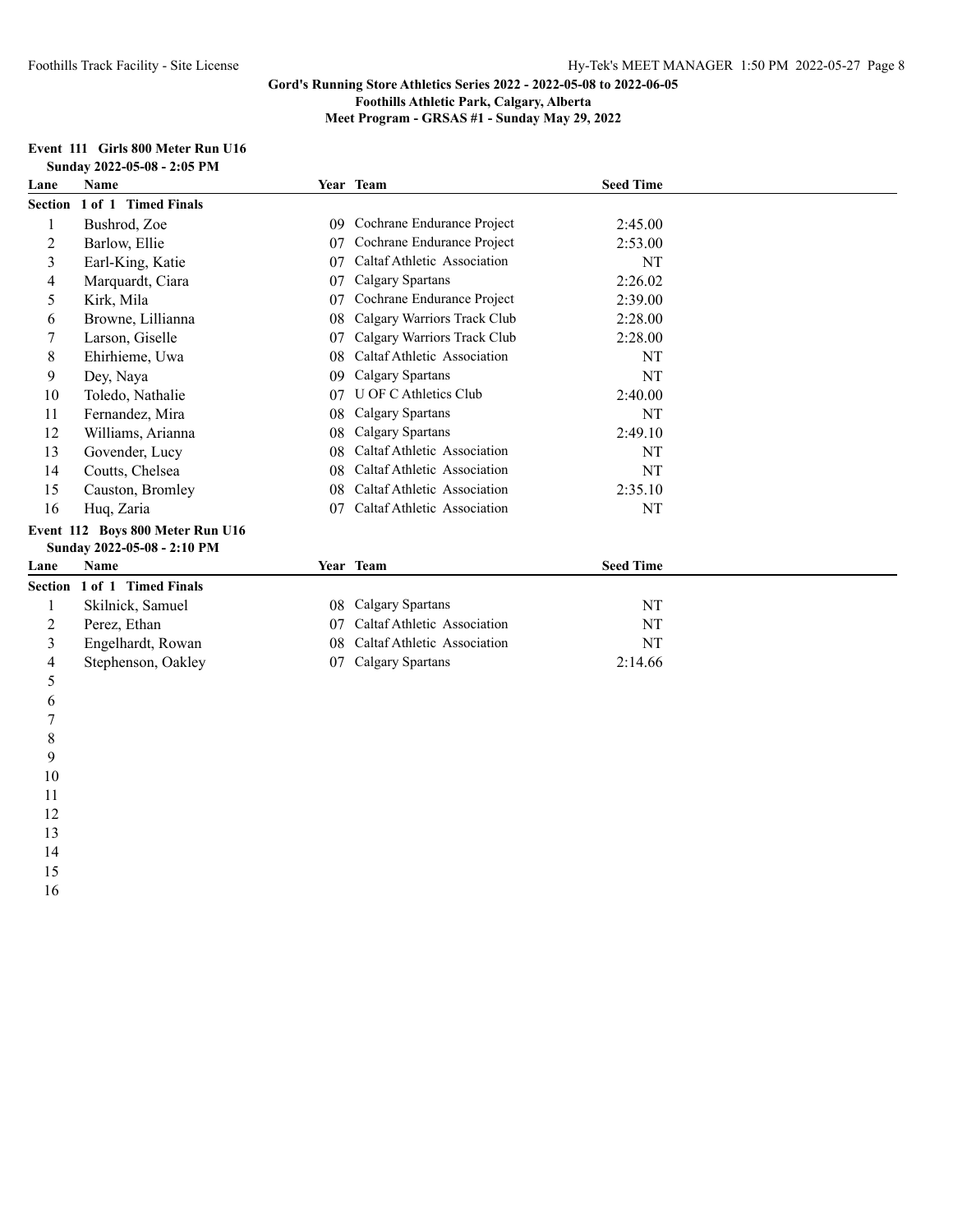**Foothills Athletic Park, Calgary, Alberta**

**Meet Program - GRSAS #1 - Sunday May 29, 2022**

# **Event 105 Women 200 Meter Dash Senior**

|                          | Sunday 2022-05-08 - 2:30 PM |                 |                                |                  |  |
|--------------------------|-----------------------------|-----------------|--------------------------------|------------------|--|
| Lane                     | Name                        |                 | Year Team                      | <b>Seed Time</b> |  |
|                          | Section 1 of 5 Timed Finals |                 |                                |                  |  |
| $\mathbf{1}$             | Reyes, Tatiana              | 07              | House of Speed Track and Field | 25.61            |  |
| $\overline{c}$           | Okuboyejo, Tise             |                 | 06 Calgary Warriors Track Club | 25.58            |  |
| 3                        | Bond, Kenney                |                 | 02 Caltaf Athletic Association | 25.00            |  |
| 4                        | Fox, Kristen                | 00 <sup>1</sup> | U OF C Athletics Club          | 24.50            |  |
| 5                        | Candrlic, Amy               |                 | 04 Caltaf Athletic Association | 24.50            |  |
| 6                        | Tiordit, Anok               | 99              | Calgary International          | 25.20            |  |
| 7                        | Reid, Halle                 | 03              | <b>U OF C Athletics Club</b>   | 25.42            |  |
| 8                        | Santema, Helana             | 01              | Calgary Spartans               | 25.43            |  |
| Section                  | 2 of 5 Timed Finals         |                 |                                |                  |  |
| 1                        | Woodard, Nicole             |                 | 06 Caltaf Athletic Association | 28.35            |  |
| $\overline{c}$           | Akalonu, Raven              | 06              | Calgary Warriors Track Club    | 28.10            |  |
| 3                        | Brennan, Bridget            | 93              | Unattached-New Brunswick       | 25.88            |  |
| $\overline{\mathcal{L}}$ | Dovichak, Jayel             | 04              | Calgary International          | 25.80            |  |
| 5                        | Spence, Salema              | 01              | Calgary International          | 25.80            |  |
| 6                        | Hamoodi, Maha               | 04              | Calgary Warriors Track Club    | 26.66            |  |
| 7                        | Dovichak, Kamryn            | 06              | Calgary International          | 26.80            |  |
| 8                        | Orenuga, Oluwabukola        | 03              | U OF C Athletics Club          | 27.39            |  |
| <b>Section</b>           | 3 of 5 Timed Finals         |                 |                                |                  |  |
| 1                        | Tang, Emma                  |                 | 06 Caltaf Athletic Association | NT               |  |
| $\overline{c}$           | Sharma, Lily                | 06              | Calgary Spartans               | 33.00            |  |
| 3                        | Goertzen, Regan             | 05              | House of Speed Track and Field | 29.47            |  |
| 4                        | Vergie, Hannah              | 06              | Caltaf Athletic Association    | 28.52            |  |
| 5                        | Michel, Katrina             | 04              | Unattached Alberta             | 29.00            |  |
| 6                        | Woodard, Kelsey             |                 | 06 Caltaf Athletic Association | 29.89            |  |
| 7                        | Moores, Holly               |                 | 04 Cochrane Endurance Project  | 30.00            |  |
| 8                        | Ruiz, Maria                 |                 | 06 Calgary Warriors Track Club | 30.10            |  |
| <b>Section</b>           | 4 of 5 Timed Finals         |                 |                                |                  |  |
| $\mathbf{1}$             | Okikiolu, Bisi              |                 | 03 Caltaf Athletic Association | NT               |  |
| $\overline{c}$           | Ewa, Elisabeth              | 05              | Caltaf Athletic Association    | NT               |  |
| 3                        | Sutherland, Chiara          | 04              | Caltaf Athletic Association    | NT               |  |
| 4                        | Kemp, Sydney                | 03              | Caltaf Athletic Association    | NT               |  |
| 5                        | Bruce, Mackenzie            | 05              | Calgary Spartans               | NT               |  |
| 6                        | Adams, Mercedes             | 04              | U OF C Athletics Club          | NT               |  |
| 7                        | Jensen, Jaiden              |                 | 02 U OF C Athletics Club       | NT               |  |
| 8                        | Boyle, Shari                |                 | 73 U OF C Athletics Club       | NT               |  |
|                          | Section 5 of 5 Timed Finals |                 |                                |                  |  |
| 1                        |                             |                 |                                |                  |  |
| $\overline{c}$           |                             |                 |                                |                  |  |
| 3                        | Ncube, Sandra               |                 | 06 Calgary Warriors Track Club | NT               |  |
| $\overline{\mathcal{A}}$ | Pachet, Leah                |                 | 05 Caltaf Athletic Association | $\rm{NT}$        |  |
| 5                        | Dunne, Kayla                |                 | 06 Caltaf Athletic Association | NT               |  |
| 6                        | Lee, Katie                  |                 | 06 Caltaf Athletic Association | $\rm{NT}$        |  |
| 7                        | Lejeune, Vanya              |                 | 06 Caltaf Athletic Association | NT               |  |
| 8                        |                             |                 |                                |                  |  |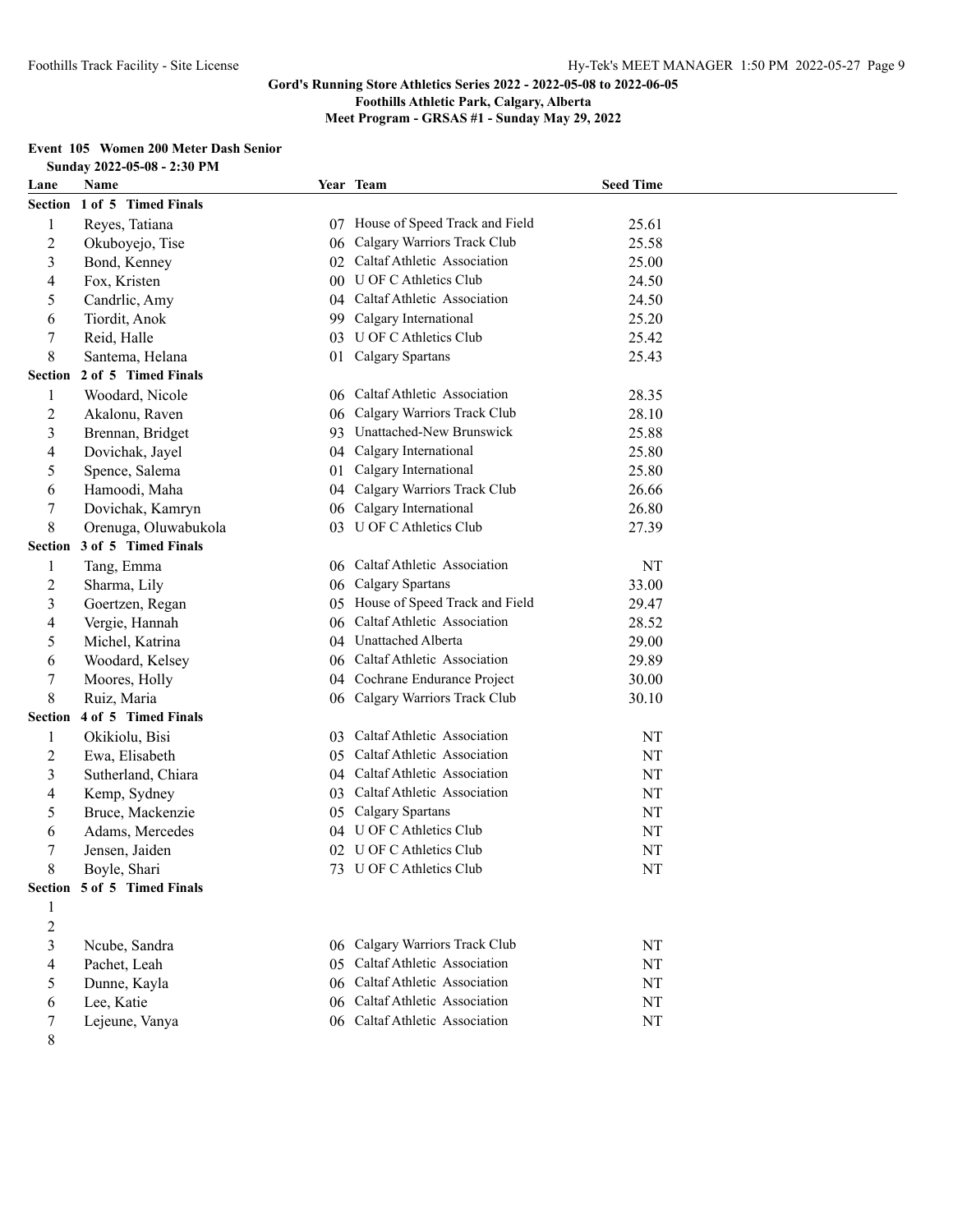**Foothills Athletic Park, Calgary, Alberta**

**Meet Program - GRSAS #1 - Sunday May 29, 2022**

## **Event 106 Men 200 Meter Dash Senior**

|                  | Sunday 2022-05-08 - 2:45 PM        |                 |                                   |                  |  |
|------------------|------------------------------------|-----------------|-----------------------------------|------------------|--|
| Lane             | Name                               |                 | Year Team                         | <b>Seed Time</b> |  |
| Section          | 1 of 4 Timed Finals                |                 |                                   |                  |  |
| 1                | Wright, Ryan                       |                 | 02 Calgary Spartans               | 22.11            |  |
| $\overline{c}$   | Drysdall, Tom                      | 03              | Caltaf Athletic Association       | 21.70            |  |
| $\mathfrak{Z}$   | Kidd, Daniel                       | 04              | Running Room Athletic Club Alb    | 21.19            |  |
| 4                | Williams, Benjamin                 | 92              | Running Room Athletic Club Alb    | 20.79            |  |
| 5                | Abosi, Stephen                     | 93              | U OF C Athletics Club             | 20.94            |  |
| 6                | English, Ramone                    | 00 <sup>°</sup> | Running Room Athletic Club Alb    | 21.26            |  |
| 7                | Rolle, Antonio                     | 81              | Unattached Alberta                | 21.45            |  |
| 8                | Evans, Eric                        | 98              | Calgary Spartans                  | 21.64            |  |
| <b>Section</b>   | 2 of 4 Timed Finals                |                 |                                   |                  |  |
| 1                | Abodunwa, Paul                     | 01              | U OF C Athletics Club             | 23.10            |  |
| $\overline{c}$   | Maki, Ben                          | 85              | U OF C Athletics Club             | 22.94            |  |
| 3                | Stephen, Brent                     |                 | 96 Caltaf Athletic Association    | 22.27            |  |
| 4                | Reid, Khymani                      | 00              | Calgary International             | 22.15            |  |
| 5                | Schultz, Caiden                    | 03              | Caltaf Athletic Association       | 22.27            |  |
| 6                | Anderson, Dawson                   |                 | 99 Unattached-New Brunswick       | 22.31            |  |
| 7                | Judge, Chetaan                     |                 | 99 U OF C Athletics Club          | 22.33            |  |
| 8                | Spierenburg, Kai                   |                 | 99 U OF C Athletics Club          | 22.60            |  |
| <b>Section</b>   | 3 of 4 Timed Finals                |                 |                                   |                  |  |
| 1                | Emerson, Nicholas                  |                 | 04 Caltaf Athletic Association    | 24.66            |  |
| $\boldsymbol{2}$ | Zhou, Victor                       | 01              | Unattached British Columbia       | 24.13            |  |
| 3                | Osborne, Keiran                    |                 | 01 Kajaks Track & Field Club      | 23.71            |  |
| 4                | Burey, Benjamin                    |                 | 00 Caltaf Athletic Association    | 23.50            |  |
| 5                | Agyemang, Hadriane                 |                 | 00 U OF C Athletics Club          | 23.62            |  |
| 6                | Brusic, Josip                      |                 | 02 Caltaf Athletic Association    | 23.90            |  |
| $\tau$           | Prokopenko, Anton                  |                 | 92 Calgary Spartans               | 24.00            |  |
| 8                | Kellock, Harrison                  |                 | 07 House of Speed Track and Field | 24.07            |  |
| <b>Section</b>   | 4 of 4 Timed Finals                |                 |                                   |                  |  |
| 1                | Quach, Olam                        |                 | 06 Calgary Spartans               | NT               |  |
| $\overline{c}$   | Saver, Jake                        | 05              | U OF C Athletics Club             | NT               |  |
| $\mathfrak{Z}$   | Kirk, Wyatt                        |                 | 06 Cochrane Endurance Project     | NT               |  |
| 4                | Sandy, Ryan                        |                 | 06 Caltaf Athletic Association    | 25.54            |  |
| 5                | Zamzuri, Ziyad                     |                 | 06 Calgary Warriors Track Club    | 25.80            |  |
| 6                | McIntosh, Teagan                   | 04              | Caltaf Athletic Association       | NT               |  |
| 7                | Tigley, Allan                      | 71              | U OF C Athletics Club             | NT               |  |
| 8                | Chase, Roenen                      |                 | 06 Calgary Spartans               | NT               |  |
|                  | Event 107 Girls 200 Meter Dash U16 |                 |                                   |                  |  |
|                  | Sunday 2022-05-08 - 3:00 PM        |                 |                                   |                  |  |
| Lane             | Name                               |                 | Year Team                         | <b>Seed Time</b> |  |
| Section          | 1 of 2 Timed Finals                |                 |                                   |                  |  |
| 1                | Wutzke, August                     |                 | 07 Caltaf Athletic Association    | NT               |  |
| $\overline{c}$   | Jenkins, Jesse                     | 07              | Caltaf Athletic Association       | NT               |  |
| 3                | Cleveland, Phionna                 | 07              | Calgary Warriors Track Club       | 32.94            |  |
| 4                | Fleming, Alina                     | 07              | Calgary Warriors Track Club       | 28.20            |  |
| 5                | Harding, Shayla                    | 08              | Calgary Warriors Track Club       | 28.77            |  |

 Bugbee, Anna 08 Caltaf Athletic Association NT Arvanitis, Eleni 08 Calgary Warriors Track Club NT Sangha, Simran 08 Calgary Warriors Track Club NT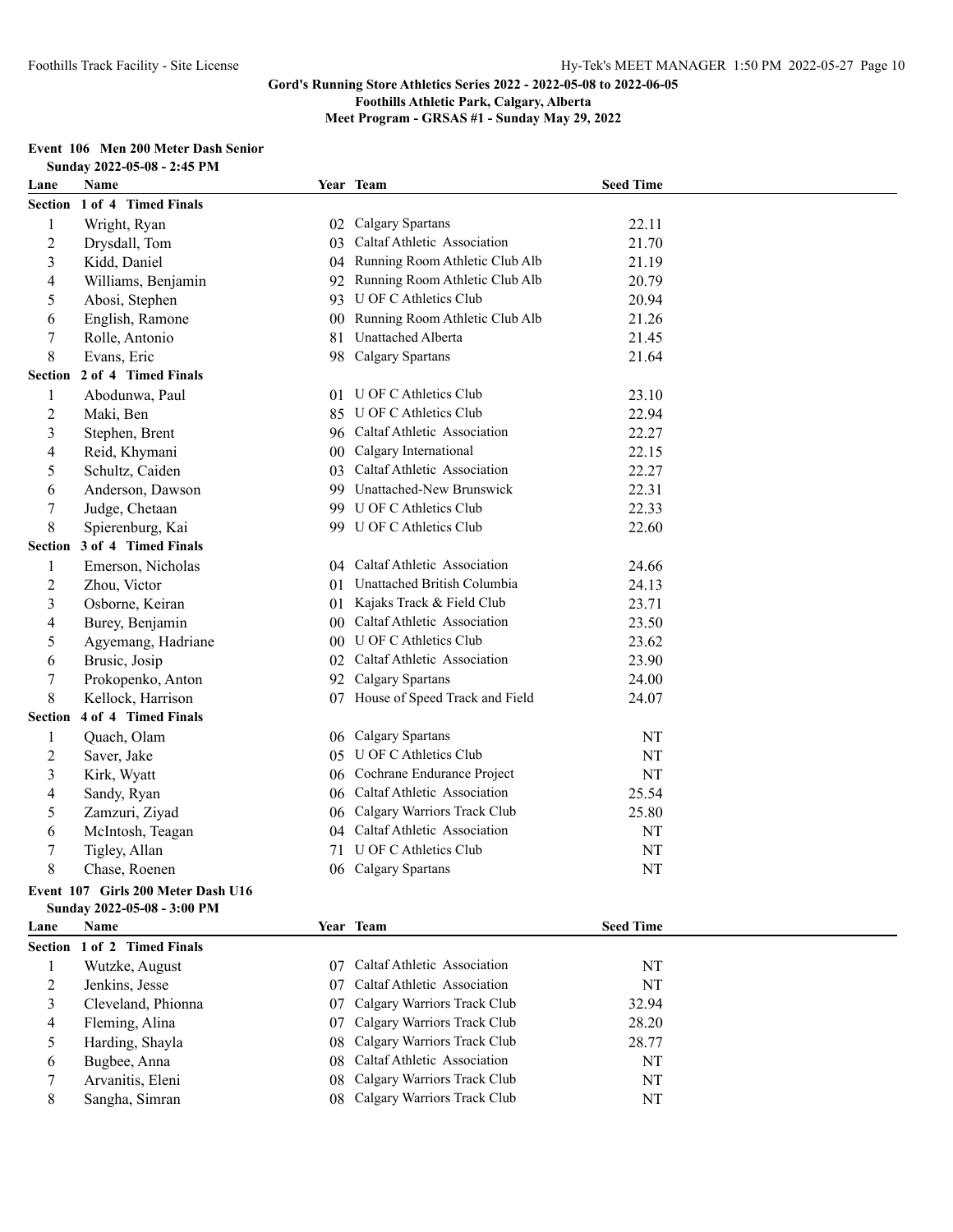### **Foothills Athletic Park, Calgary, Alberta**

**Meet Program - GRSAS #1 - Sunday May 29, 2022**

#### **Section 2 of 2 Timed Finals...(Event 107 Girls 200 Meter Dash U16)**

| 2              | Alicia, Mayala                    | 07 | Caltaf Athletic Association | NT               |  |
|----------------|-----------------------------------|----|-----------------------------|------------------|--|
| 3              | Okemakinde, Elizabeth             | 09 | Calgary Spartans            | NT               |  |
| 4              | Ballard, Amelia                   | 08 | Caltaf Athletic Association | <b>NT</b>        |  |
| 5              | Phippen, Mya                      | 07 | Calgary Spartans            | NT               |  |
| 6              | Ardelan, Kaeli                    | 07 | Caltaf Athletic Association | NT               |  |
| 7              | Kirk, Mila                        | 07 | Cochrane Endurance Project  | NT               |  |
| 8              | Ibrahim, Jenna                    | 07 | Calgary Spartans            | <b>NT</b>        |  |
|                | Event 108 Boys 200 Meter Dash U16 |    |                             |                  |  |
|                | Sunday 2022-05-08 - 3:05 PM       |    |                             |                  |  |
| Lane           | Name                              |    | Year Team                   | <b>Seed Time</b> |  |
|                | Section 1 of 2 Timed Finals       |    |                             |                  |  |
|                |                                   |    |                             |                  |  |
|                |                                   |    |                             |                  |  |
| $\overline{c}$ |                                   |    |                             |                  |  |
| 3              | Heuver, Nathan                    | 07 | Unattached Alberta          | NT               |  |
| 4              | Serezlis Bracoviche, Nicolas      | 08 | Calgary International       | 23.60            |  |
| 5              | Malley, Brady                     | 07 | Cochrane Endurance Project  | 29.00            |  |
| 6              | Nyarko, Adam                      | 08 | Caltaf Athletic Association | NT               |  |
| 7              | Henning, Ian                      | 08 | Calgary Warriors Track Club | NT               |  |
| 8              | Rakochy, Jack                     | 07 | Caltaf Athletic Association | NT               |  |
| Section        | 2 of 2 Timed Finals               |    |                             |                  |  |
|                |                                   |    |                             |                  |  |

| Onekpe, Kevin   | 08 Caltaf Athletic Association | NT |
|-----------------|--------------------------------|----|
| Daradich, Talan | 08 Caltaf Athletic Association | NT |
| Stahl, Cameron  | 08 Caltaf Athletic Association | NT |
| Fischer, Ephrem | 08 Caltaf Athletic Association | NT |
|                 |                                |    |

 

#### **Event 130 Girls 1500 Meter Steeplechase 30" U16 Sunday 2022-05-08 - 3:15 PM**

| Lane | Name                        | Year Team                      | <b>Seed Time</b> |
|------|-----------------------------|--------------------------------|------------------|
|      | Section 1 of 1 Timed Finals |                                |                  |
|      | Knoll, Nico                 | 07 Cochrane Endurance Project  | NT               |
| ∼    | Watson, Jadyn               | 08 Caltaf Athletic Association | NT               |
|      |                             |                                |                  |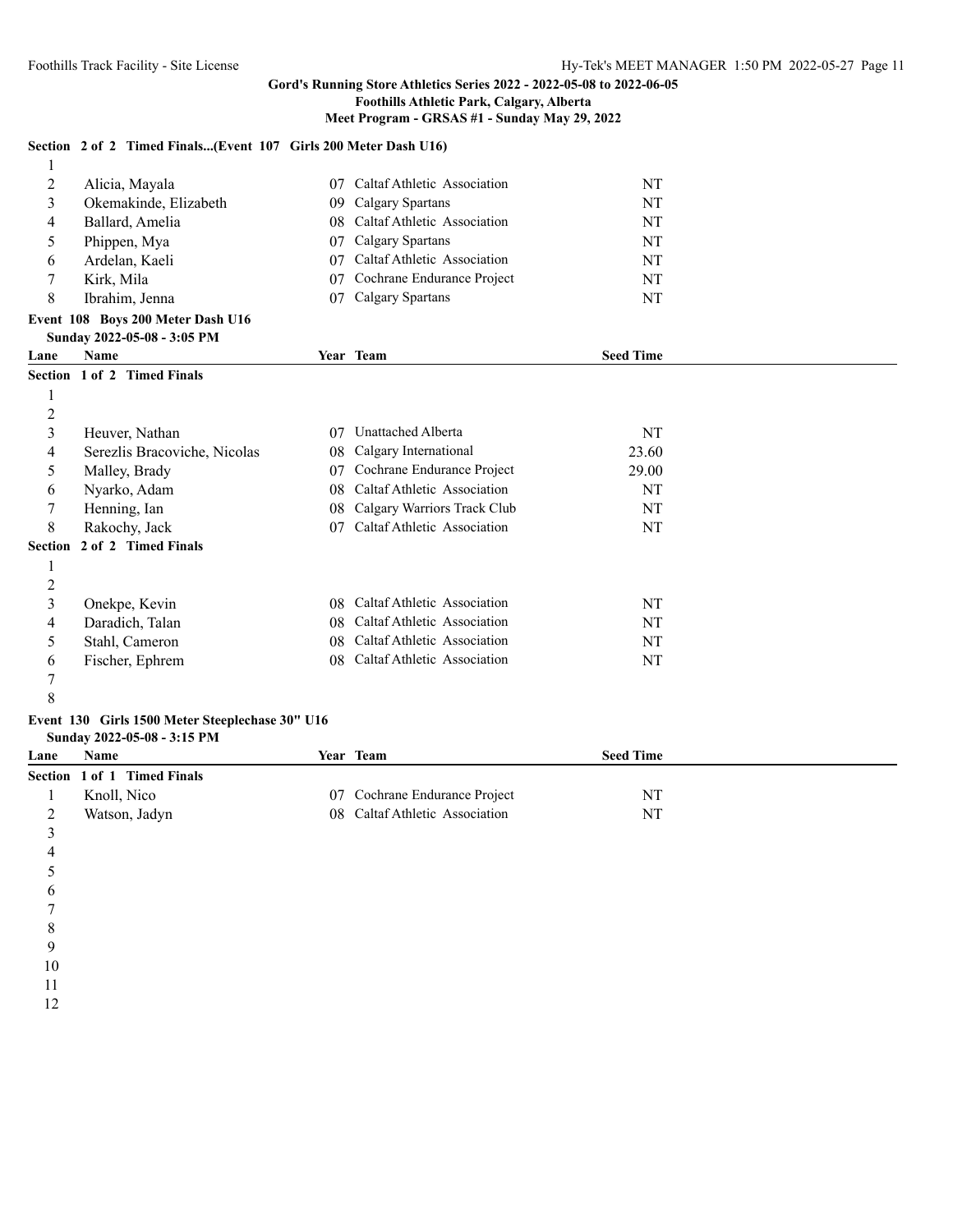**Event 131 Boys 1500 Meter Steeplechase 30" U16**

## **Gord's Running Store Athletics Series 2022 - 2022-05-08 to 2022-06-05**

**Foothills Athletic Park, Calgary, Alberta**

**Meet Program - GRSAS #1 - Sunday May 29, 2022**

### **Sunday 2022-05-08 - 3:15 PM Lane Name Year Team Seed Time Section 1 of 1 Timed Finals** Sollitt, Raimo 07 Cochrane Endurance Project NT Heuver, Noah 08 Unattached Alberta NT

# **Event 128 Women 2000 Meter Steeplechase 30" Senior**

|  | Sunday 2022-05-08 - 3:25 PM |  |
|--|-----------------------------|--|
|--|-----------------------------|--|

| Lane | Name                        | Year | <b>Team</b>                    | <b>Seed Time</b> |  |
|------|-----------------------------|------|--------------------------------|------------------|--|
|      | Section 1 of 1 Timed Finals |      |                                |                  |  |
|      | Boyle, Shari                |      | 73 U OF C Athletics Club       | NT               |  |
| ∠    | Shiu, Sorcha                |      | 05 Calgary Warriors Track Club | 7:04.26          |  |
|      | Bernard, Maria              |      | 93 U OF C Athletics Club       | NT               |  |
| 4    | Paterson, Rhian             |      | 00 U OF C Athletics Club       | <b>NT</b>        |  |
|      |                             |      |                                |                  |  |

#### **Event 162 Men 2000 Meter Steeplechase U18 Sunday 2022-05-08 - 3:35 PM**

| Lane | <b>Name</b>                 |     | Year Team                      | <b>Seed Time</b> |  |
|------|-----------------------------|-----|--------------------------------|------------------|--|
|      | Section 1 of 1 Timed Finals |     |                                |                  |  |
|      | Maguire, Brendan            |     | 05 Cochrane Endurance Project  | 7:23.44          |  |
|      | Jones, Caden                |     | 06 Cochrane Endurance Project  | NT               |  |
|      | Verbeek, Mauritz            |     | 06 Cochrane Endurance Project  | NT               |  |
|      | Macknight, Luke             |     | 06 Caltaf Athletic Association | NT               |  |
|      | Heuver, Joshua              | 05. | Unattached Alberta             | NT               |  |
|      | Kirk, Wyatt                 |     | 06 Cochrane Endurance Project  | NT               |  |
|      |                             |     |                                |                  |  |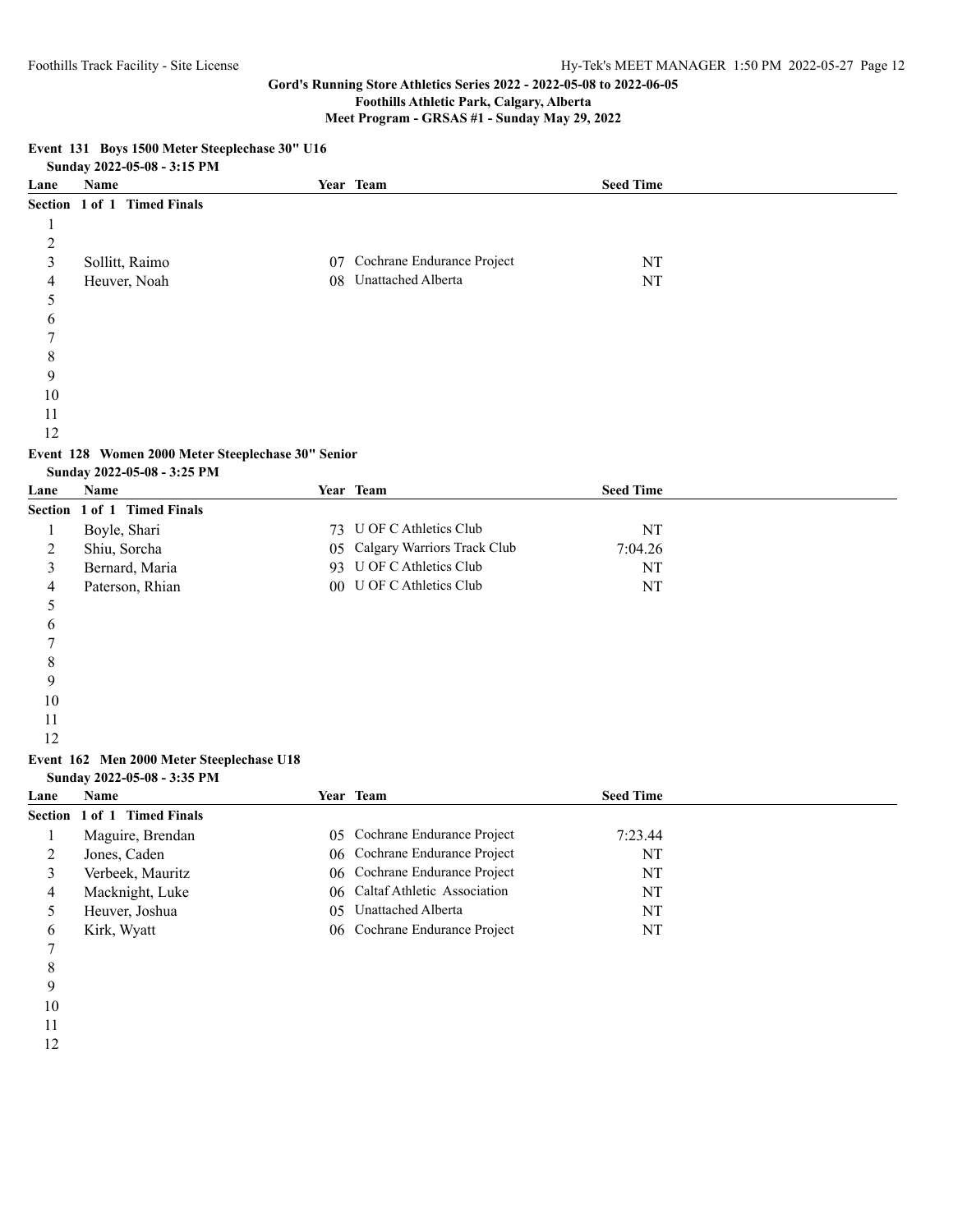# **Foothills Athletic Park, Calgary, Alberta**

**Meet Program - GRSAS #1 - Sunday May 29, 2022**

|                         | <b><i><u>Registered</u> Properties</i></b><br>Sunday 2022-05-08 - 3:45 PM |    |                                |                  |  |
|-------------------------|---------------------------------------------------------------------------|----|--------------------------------|------------------|--|
| Lane                    | <b>Name</b>                                                               |    | Year Team                      | <b>Seed Time</b> |  |
|                         | Section 1 of 1 Timed Finals                                               |    |                                |                  |  |
| 1                       | York, Skyler                                                              |    | 01 Unattached Alberta          | 5:57.00          |  |
| $\overline{c}$          |                                                                           |    |                                |                  |  |
| $\overline{\mathbf{3}}$ |                                                                           |    |                                |                  |  |
| $\overline{4}$          |                                                                           |    |                                |                  |  |
| 5                       |                                                                           |    |                                |                  |  |
| 6                       |                                                                           |    |                                |                  |  |
| 7                       |                                                                           |    |                                |                  |  |
| 8                       |                                                                           |    |                                |                  |  |
| 9                       |                                                                           |    |                                |                  |  |
| 10                      |                                                                           |    |                                |                  |  |
| 11                      |                                                                           |    |                                |                  |  |
| 12                      |                                                                           |    |                                |                  |  |
|                         | Event 160 Girls High Jump U16                                             |    |                                |                  |  |
| Pos                     | Sunday 2022-05-08 - 12:00 PM<br>Name                                      |    | Year Team                      | <b>Seed Mark</b> |  |
|                         | Flight 1 of 1 Finals                                                      |    |                                |                  |  |
| 1                       | Sturgeon, Jamie                                                           |    | 07 U OF C Athletics Club       | $\rm NH$         |  |
| $\overline{c}$          | Nsabiyeze, Ayda                                                           |    | 07 Caltaf Athletic Association | $\rm{NH}$        |  |
| 3                       | Arvanitis, Eleni                                                          | 08 | Calgary Warriors Track Club    | $\rm{NH}$        |  |
| 4                       | Khouri, Anais                                                             |    | 07 Caltaf Athletic Association | $\rm{NH}$        |  |
| 5                       | Mayr, Amelia                                                              |    | 07 Calgary Warriors Track Club | 1.19m            |  |
| 6                       |                                                                           |    |                                |                  |  |
| 7                       |                                                                           |    |                                |                  |  |
| 8                       |                                                                           |    |                                |                  |  |
| 9                       |                                                                           |    |                                |                  |  |
| 10                      |                                                                           |    |                                |                  |  |
| 11                      |                                                                           |    |                                |                  |  |
| 12                      |                                                                           |    |                                |                  |  |
| 13                      |                                                                           |    |                                |                  |  |
| 14                      |                                                                           |    |                                |                  |  |
| 15                      |                                                                           |    |                                |                  |  |
| 16                      |                                                                           |    |                                |                  |  |
|                         | Event 163 Women High Jump Masters                                         |    |                                |                  |  |
|                         | Name                                                                      |    | Year Team                      | <b>Seed Mark</b> |  |

**Event 129 Men 2000 Meter Steeplechase 36" Senior**

--- No entries for this event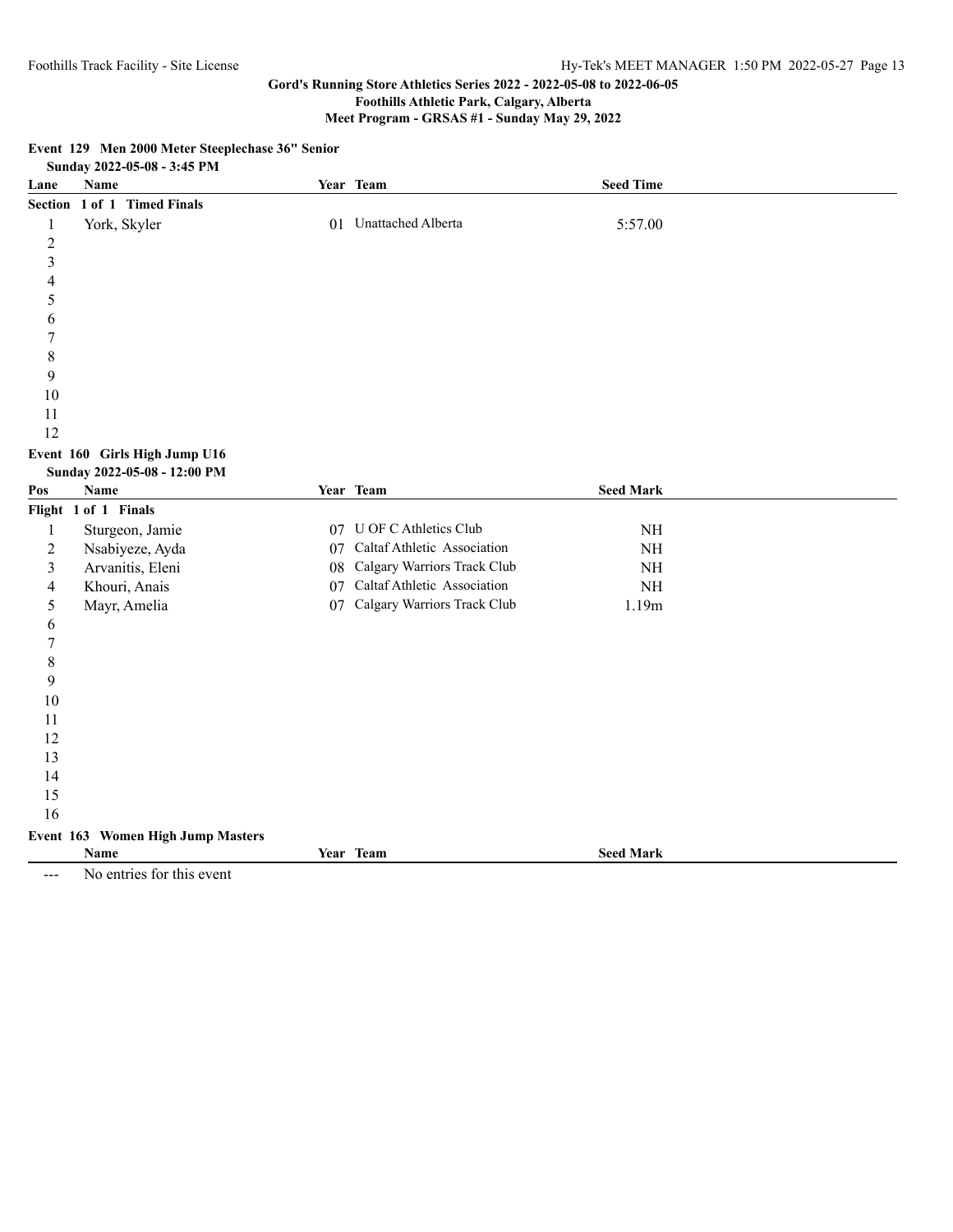**Meet Program - GRSAS #1 - Sunday May 29, 2022**

|                         | Sunday 2022-05-08 - 12:00 PM     |     |                                |                  |  |
|-------------------------|----------------------------------|-----|--------------------------------|------------------|--|
| Pos                     | Name                             |     | Year Team                      | <b>Seed Mark</b> |  |
|                         | Flight 1 of 1 Finals             |     |                                |                  |  |
| 1                       | Forero-Tarazona, Gabriel         |     | 07 Caltaf Athletic Association | <b>NH</b>        |  |
| $\overline{c}$          |                                  |     |                                |                  |  |
| $\overline{\mathbf{3}}$ |                                  |     |                                |                  |  |
| 4                       |                                  |     |                                |                  |  |
| 5                       |                                  |     |                                |                  |  |
| 6                       |                                  |     |                                |                  |  |
| 7                       |                                  |     |                                |                  |  |
| 8                       |                                  |     |                                |                  |  |
| 9                       |                                  |     |                                |                  |  |
| 10                      |                                  |     |                                |                  |  |
| 11                      |                                  |     |                                |                  |  |
| 12                      |                                  |     |                                |                  |  |
|                         | Event 164 Men High Jump Masters  |     |                                |                  |  |
|                         | Name                             |     | Year Team                      | <b>Seed Mark</b> |  |
| $---$                   | No entries for this event        |     |                                |                  |  |
|                         | Event 132 Women Long Jump Senior |     |                                |                  |  |
|                         | Sunday 2022-05-08 - 12:00 PM     |     |                                |                  |  |
| Pos                     | Name                             |     | Year Team                      | <b>Seed Mark</b> |  |
|                         | Flight 1 of 1 Finals             |     |                                |                  |  |
| $\mathbf{1}$            | Cozma, Lisa                      |     | 01 U OF C Athletics Club       | ND               |  |
| 2                       | Gatzke, Natasha                  |     | 02 U OF C Athletics Club       | ND               |  |
| 3                       | Laratta, Laila                   |     | 02 U OF C Athletics Club       | ND               |  |
| 4                       | Ewa, Elisabeth                   |     | 05 Caltaf Athletic Association | <b>ND</b>        |  |
| 5                       | Glover, Sydnie                   | 05. | Caltaf Athletic Association    | ND               |  |
| 6                       | Asrat, Semhar                    |     | 06 Caltaf Athletic Association | ND               |  |
| 7                       | Rypien, Kennedy                  |     | 99 U OF C Athletics Club       | <b>ND</b>        |  |
| 8                       | Nwoye, Stephanie                 |     | 05 Caltaf Athletic Association | 4.79m            |  |
| 9                       | MacDonald, Sienna                |     | 02 U OF C Athletics Club       | ND               |  |
| 10                      | Ochosky, Brianna                 |     | 95 U OF C Athletics Club       | ND               |  |
| 11                      | Fourlas, Athena                  |     | 97 U OF C Athletics Club       | ND               |  |
| 12                      |                                  |     |                                |                  |  |
| 13                      |                                  |     |                                |                  |  |

# **Event 161 Boys High Jump U16**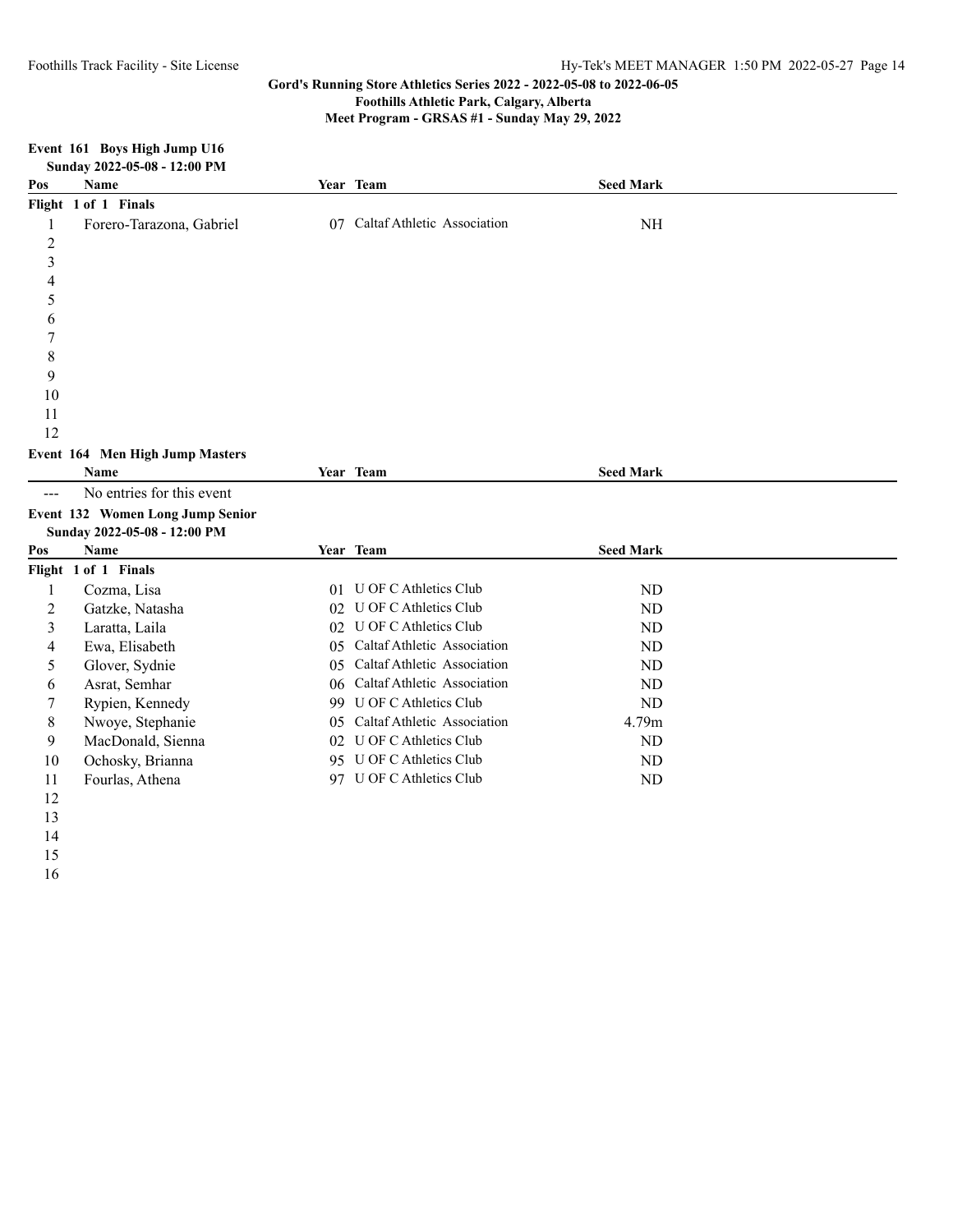**Foothills Athletic Park, Calgary, Alberta**

**Meet Program - GRSAS #1 - Sunday May 29, 2022**

#### **Event 133 Men Long Jump Senior Sunday 2022-05-08 - 1:30 PM**

| Pos | <b>Name</b>          | <b>Year Team</b>               | <b>Seed Mark</b>  |  |
|-----|----------------------|--------------------------------|-------------------|--|
|     | Flight 1 of 1 Finals |                                |                   |  |
|     | Hesketh, Adrian      | 03 U OF C Athletics Club       | ND                |  |
| 2   | Scantlebury, Marcus  | 06 Calgary Spartans            | ND                |  |
| 3   | Stilman, Regev       | 99 Calgary International       | ND                |  |
| 4   | Chase, Roenen        | 06 Calgary Spartans            | ND                |  |
|     | %Vucsics, Noah       | 00 U OF C Athletics Club       | ND.               |  |
| 6   | Parker, Thane        | 05 Caltaf Athletic Association | 4.98m             |  |
|     | McIntosh, Teagan     | 04 Caltaf Athletic Association | 5.53 <sub>m</sub> |  |
|     |                      |                                |                   |  |

- 
- 
- 
- 
- 
- 
- 
- 
- 
- 
- 

#### **Event 145 Men Pole Vault Senior Sunday 2022-05-08 - 12:00 PM**

| Pos | <b>Name</b>          | <b>Year Team</b>                  | <b>Seed Mark</b>  |
|-----|----------------------|-----------------------------------|-------------------|
|     | Flight 1 of 1 Finals |                                   |                   |
|     | Rakochy, Julian      | 04 Caltaf Athletic Association    | 4.10 <sub>m</sub> |
|     | Allen, Spencer       | 93 Edmonton International Track C | 5.05m             |
|     | Rakochy, Jack        | 07 Caltaf Athletic Association    | 2.00 <sub>m</sub> |
|     | Kornelsen, Tekoa     | 04 Edmonton International Track C | 4.42m             |
|     | Osborne, Adam        | 93 Edmonton International Track C | 4.70 <sub>m</sub> |
|     |                      |                                   |                   |

- 
- 
- 
- 
- 
- 
-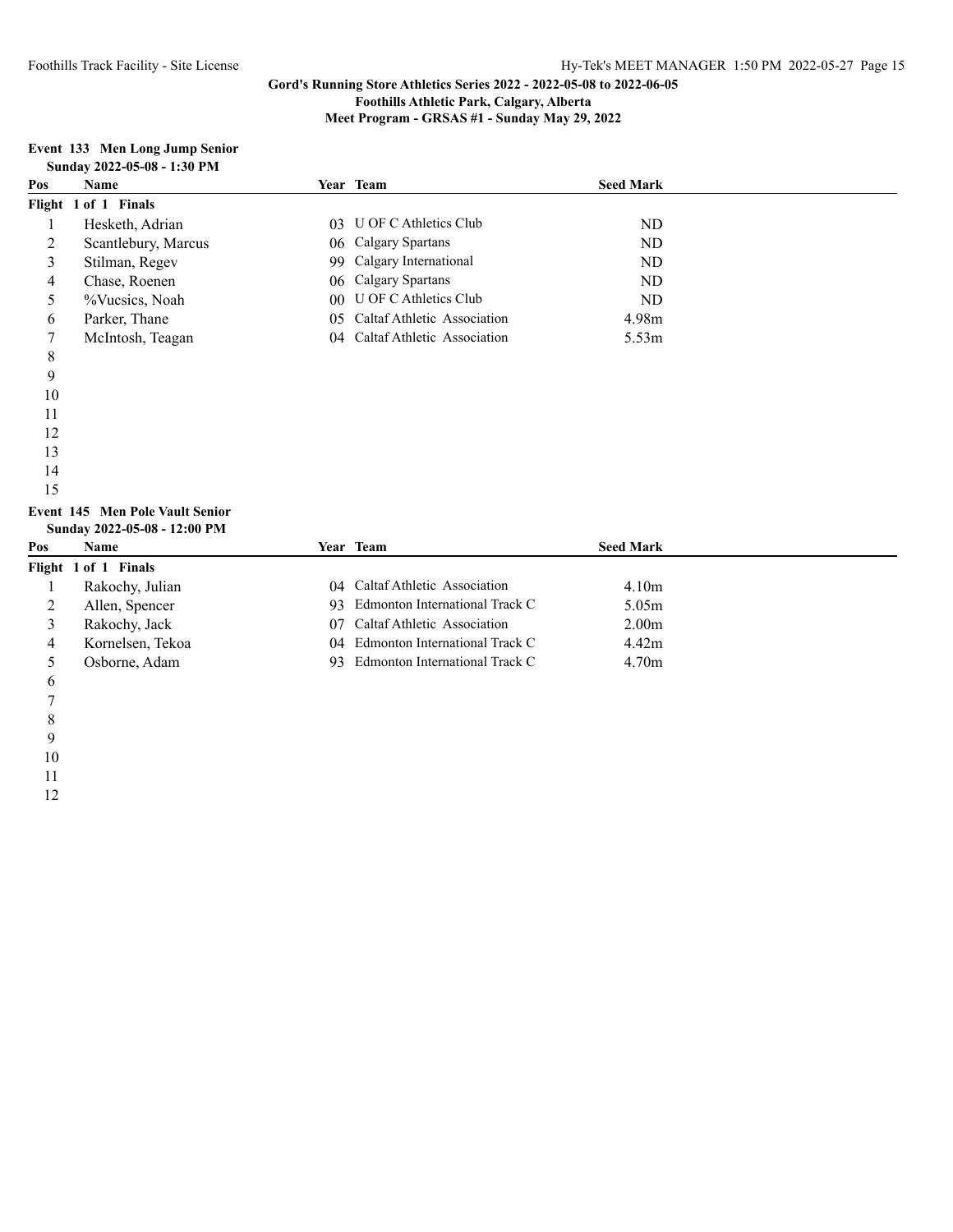**Foothills Athletic Park, Calgary, Alberta**

**Meet Program - GRSAS #1 - Sunday May 29, 2022**

#### **Event 144 Women Pole Vault Senior Sunday 2022-05-08 - 1:30 PM**

| Pos | <b>Name</b>          |     | Year Team                      | <b>Seed Mark</b>  |  |
|-----|----------------------|-----|--------------------------------|-------------------|--|
|     | Flight 1 of 1 Finals |     |                                |                   |  |
|     | Leonard, Sierra      | 01  | Unattached-Saskatchewan        | 3.68 <sub>m</sub> |  |
|     | Ellis, Lauren        | 99  | Edmonton International Track C | 3.30 <sub>m</sub> |  |
| 3   | Lim, Meghan          | 97  | Edmonton International Track C | 4.10 <sub>m</sub> |  |
| 4   | Grenke, Rachel       | 03. | Edmonton International Track C | 2.60 <sub>m</sub> |  |
|     | Ezekowitz, Mia       | 05  | Yeg Vault Club                 | NH                |  |
| 6   | Van Ryswyk, Olivia   | 02. | Edmonton International Track C | 3.25m             |  |
|     | Hyink, Rachel        | 98. | Edmonton International Track C | 4.40m             |  |
| 8   | Cocks, Paige         | 92  | Edmonton International Track C | 4.05m             |  |
| 9   | Rueppell, Lucia      | 05  | Edmonton International Track C | 2.40 <sub>m</sub> |  |
| 10  | Lang, Lindsay        | 04  | Edmonton International Track C | 3.30 <sub>m</sub> |  |
| 11  |                      |     |                                |                   |  |

- 
- 

#### **Event 146 Women Shot Put 4kg Senior Sunday 2022-05-08 - 12:00 PM**

| Pos | Name                 | Year Team                      | <b>Seed Mark</b> |  |
|-----|----------------------|--------------------------------|------------------|--|
|     | Flight 1 of 1 Finals |                                |                  |  |
|     | MacDonald, Sienna    | 02 U OF C Athletics Club       | ND               |  |
|     | Johnson, Alexis      | 00 Caltaf Athletic Association | ND               |  |
|     | %McCulloch, Jasmyn   | 93 Caltaf Athletic Association | ND               |  |
| 4   | Cozma, Lisa          | 01 U OF C Athletics Club       | ND               |  |
|     | Omosun, Osereme      | 99 U OF C Athletics Club       | ND.              |  |
| 6   | %Brown, Jennifer     | 80 Caltaf Athletic Association | ND               |  |
|     | Fourlas, Athena      | 97 U OF C Athletics Club       | ND               |  |
| 8   |                      |                                |                  |  |

- 
- 
-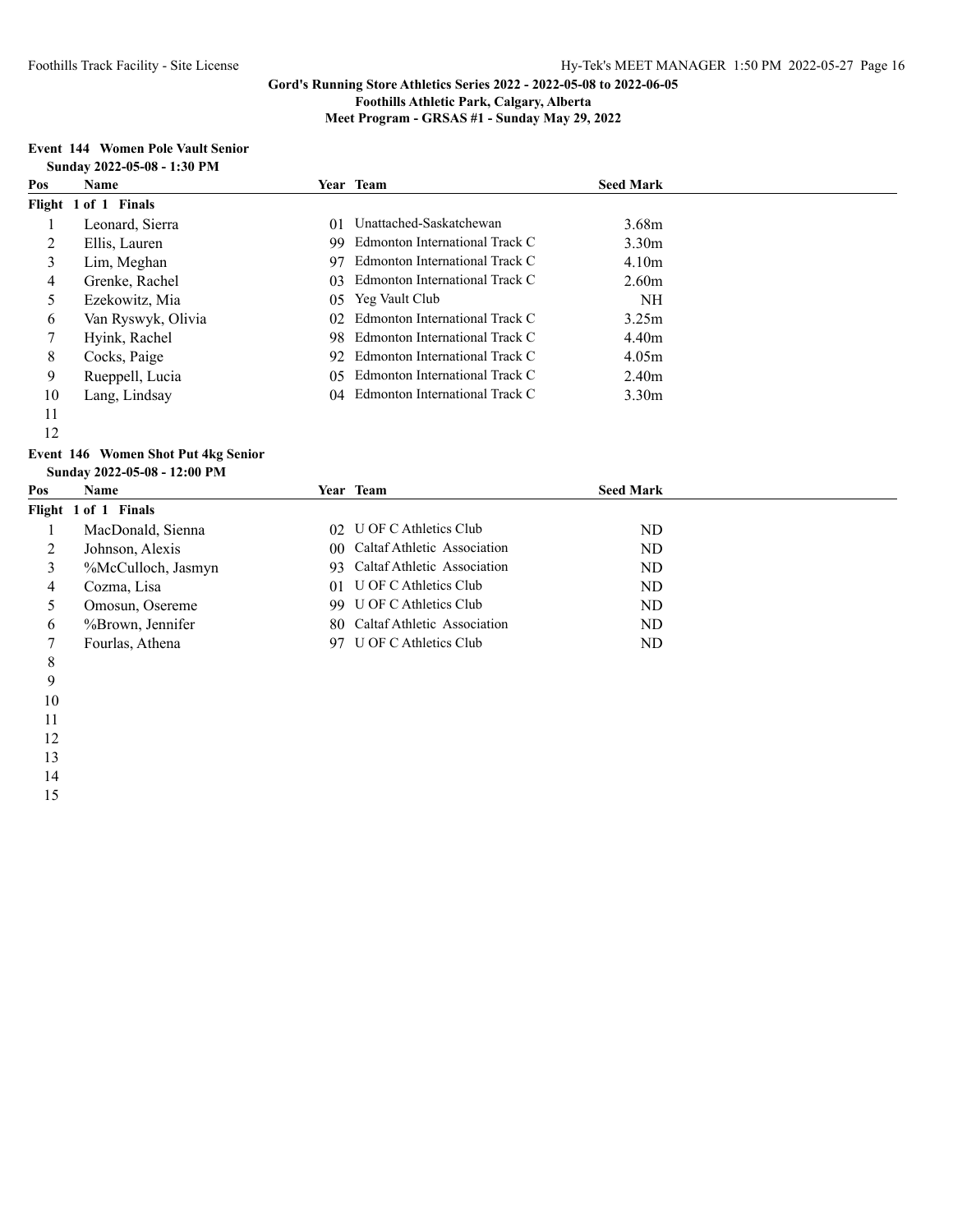**Meet Program - GRSAS #1 - Sunday May 29, 2022**

|                         | Event 153 Women Shot Put 3kg U18                                        |                                |                  |
|-------------------------|-------------------------------------------------------------------------|--------------------------------|------------------|
|                         | Sunday 2022-05-08 - 12:00 PM                                            |                                |                  |
| Pos                     | Name                                                                    | Year Team                      | <b>Seed Mark</b> |
|                         | Flight 1 of 1 Finals                                                    |                                |                  |
| $\mathbf{1}$            | Jukic, Jadyn                                                            | 06 Calgary Spartans            | ${\rm ND}$       |
| $\overline{c}$          |                                                                         |                                |                  |
| $\mathfrak{Z}$          |                                                                         |                                |                  |
| 4                       |                                                                         |                                |                  |
| 5                       |                                                                         |                                |                  |
| 6                       |                                                                         |                                |                  |
| 7                       |                                                                         |                                |                  |
| 8                       |                                                                         |                                |                  |
| 9                       |                                                                         |                                |                  |
| 10                      |                                                                         |                                |                  |
| 11                      |                                                                         |                                |                  |
| 12                      |                                                                         |                                |                  |
|                         | <b>Event 150 Women Shot Put Masters</b><br>Sunday 2022-05-08 - 12:00 PM |                                |                  |
| Pos                     | Name                                                                    | Year Team                      | <b>Seed Mark</b> |
|                         | Flight 1 of 1 Finals                                                    |                                |                  |
| $\mathbf{1}$            | Nesterenko, Louise                                                      | 50 U OF C Athletics Club       | $\rm ND$         |
| $\boldsymbol{2}$        |                                                                         |                                |                  |
| $\mathfrak{Z}$          |                                                                         |                                |                  |
| 4                       |                                                                         |                                |                  |
| 5                       |                                                                         |                                |                  |
| 6                       |                                                                         |                                |                  |
| 7                       |                                                                         |                                |                  |
| $\,$ $\,$               |                                                                         |                                |                  |
| 9                       |                                                                         |                                |                  |
| 10                      |                                                                         |                                |                  |
| 11                      |                                                                         |                                |                  |
| 12                      |                                                                         |                                |                  |
|                         | Event 148 Girls Shot Put 3kg U16                                        |                                |                  |
|                         | Sunday 2022-05-08 - 12:00 PM                                            |                                |                  |
| Pos                     | <b>Name</b>                                                             | Year Team                      | <b>Seed Mark</b> |
|                         | Flight 1 of 1 Finals                                                    |                                |                  |
|                         | 1 Mayr, Amelia                                                          | 07 Calgary Warriors Track Club | 7.14m            |
| $\boldsymbol{2}$        | Arvanitis, Eleni                                                        | 08 Calgary Warriors Track Club | $\rm ND$         |
| $\overline{\mathbf{3}}$ |                                                                         |                                |                  |
| 4                       |                                                                         |                                |                  |
| 5                       |                                                                         |                                |                  |
| 6                       |                                                                         |                                |                  |
| 7                       |                                                                         |                                |                  |
| 8                       |                                                                         |                                |                  |
| 9                       |                                                                         |                                |                  |
| $10\,$                  |                                                                         |                                |                  |
| $11\,$                  |                                                                         |                                |                  |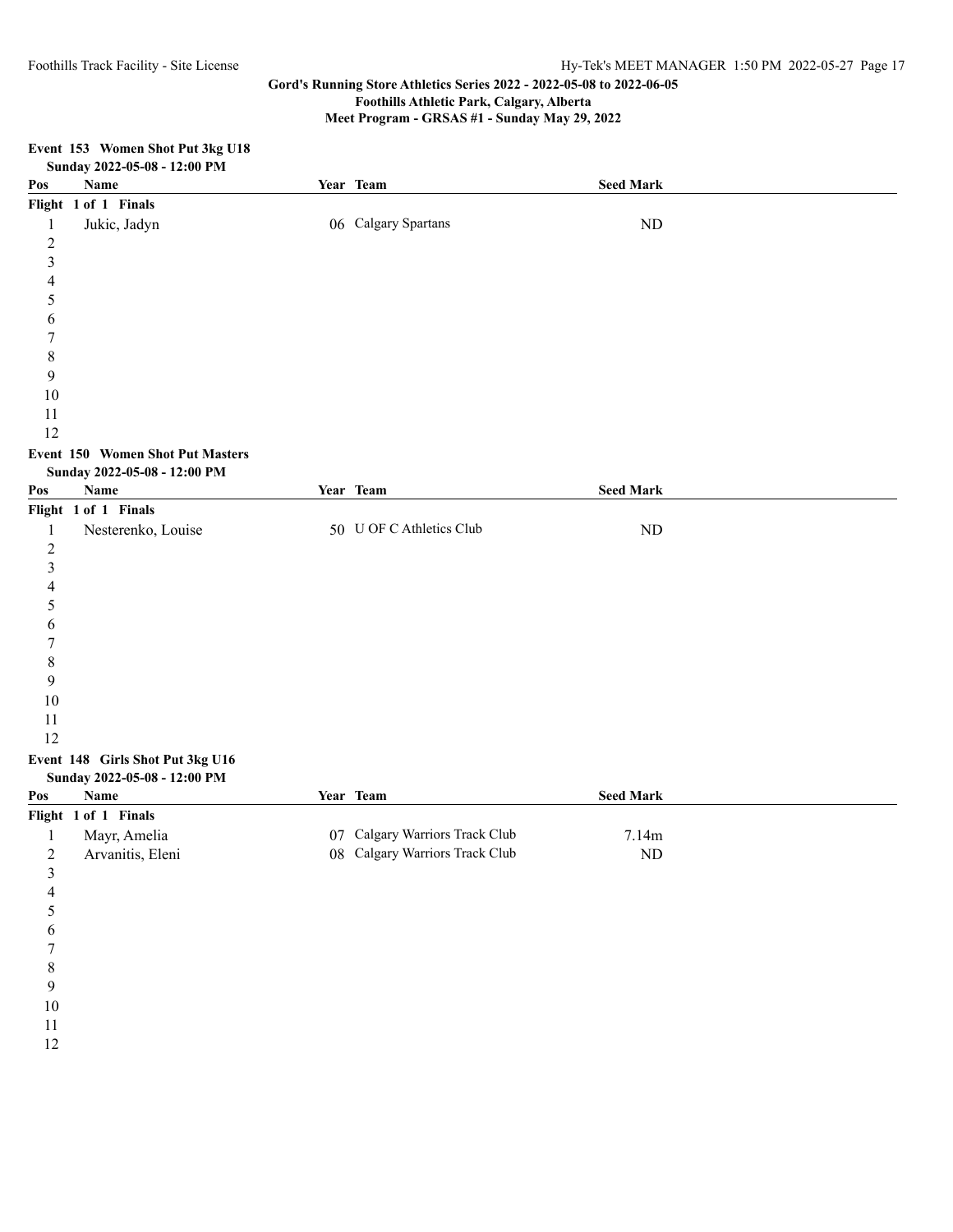**Foothills Athletic Park, Calgary, Alberta**

**Meet Program - GRSAS #1 - Sunday May 29, 2022**

| Event 147 Men Shot Put 7.26kg Senior |                             |  |  |
|--------------------------------------|-----------------------------|--|--|
|                                      | Sunday 2022-05-08 - 1:30 PM |  |  |

| $50.0044$ $2022-03-00$ - 1.30 1 M |                            |  |                                |                  |  |
|-----------------------------------|----------------------------|--|--------------------------------|------------------|--|
| Pos                               | <b>Name</b>                |  | Year Team                      | <b>Seed Mark</b> |  |
|                                   | Flight 1 of 1 Finals       |  |                                |                  |  |
|                                   | Banks, Liam                |  | 96 Caltaf Athletic Association | ND               |  |
|                                   | %Janse Van Rensburg, Doran |  | 01 Caltaf Athletic Association | ND               |  |
|                                   | %Orpe, Harrison            |  | 95 Caltaf Athletic Association | ND               |  |
| 4                                 | Eze, Wesley                |  | 02 U OF C Athletics Club       | ND               |  |
|                                   |                            |  |                                |                  |  |
|                                   |                            |  |                                |                  |  |

# **Event 152 Men Shot Put 6kg U20**

| Sunday 2022-05-08 - 1:30 PM    |                             |    |                                |                  |  |
|--------------------------------|-----------------------------|----|--------------------------------|------------------|--|
| Pos                            | Name                        |    | Year Team                      | <b>Seed Mark</b> |  |
|                                | Flight 1 of 1 Finals        |    |                                |                  |  |
| 1                              | Schultz, Caiden             | 03 | Caltaf Athletic Association    | 10.30m           |  |
| 2                              | Sharpe, Tyler               |    | 04 Caltaf Athletic Association | ND               |  |
| 3                              |                             |    |                                |                  |  |
| 4                              |                             |    |                                |                  |  |
| 5                              |                             |    |                                |                  |  |
| 6                              |                             |    |                                |                  |  |
|                                |                             |    |                                |                  |  |
| 8                              |                             |    |                                |                  |  |
| 9                              |                             |    |                                |                  |  |
| 10                             |                             |    |                                |                  |  |
| 11                             |                             |    |                                |                  |  |
| 12                             |                             |    |                                |                  |  |
| Event 154 Men Shot Put 5kg U18 |                             |    |                                |                  |  |
|                                | Sunday 2022-05-08 - 1:30 PM |    |                                |                  |  |
| Pos                            | Name                        |    | Year Team                      | <b>Seed Mark</b> |  |
|                                | Flight 1 of 1 Finals        |    |                                |                  |  |
| 1                              | Parker, Thane               | 05 | Caltaf Athletic Association    | 10.90m           |  |
| $\overline{2}$                 |                             |    |                                |                  |  |
| 3                              |                             |    |                                |                  |  |
| 4                              |                             |    |                                |                  |  |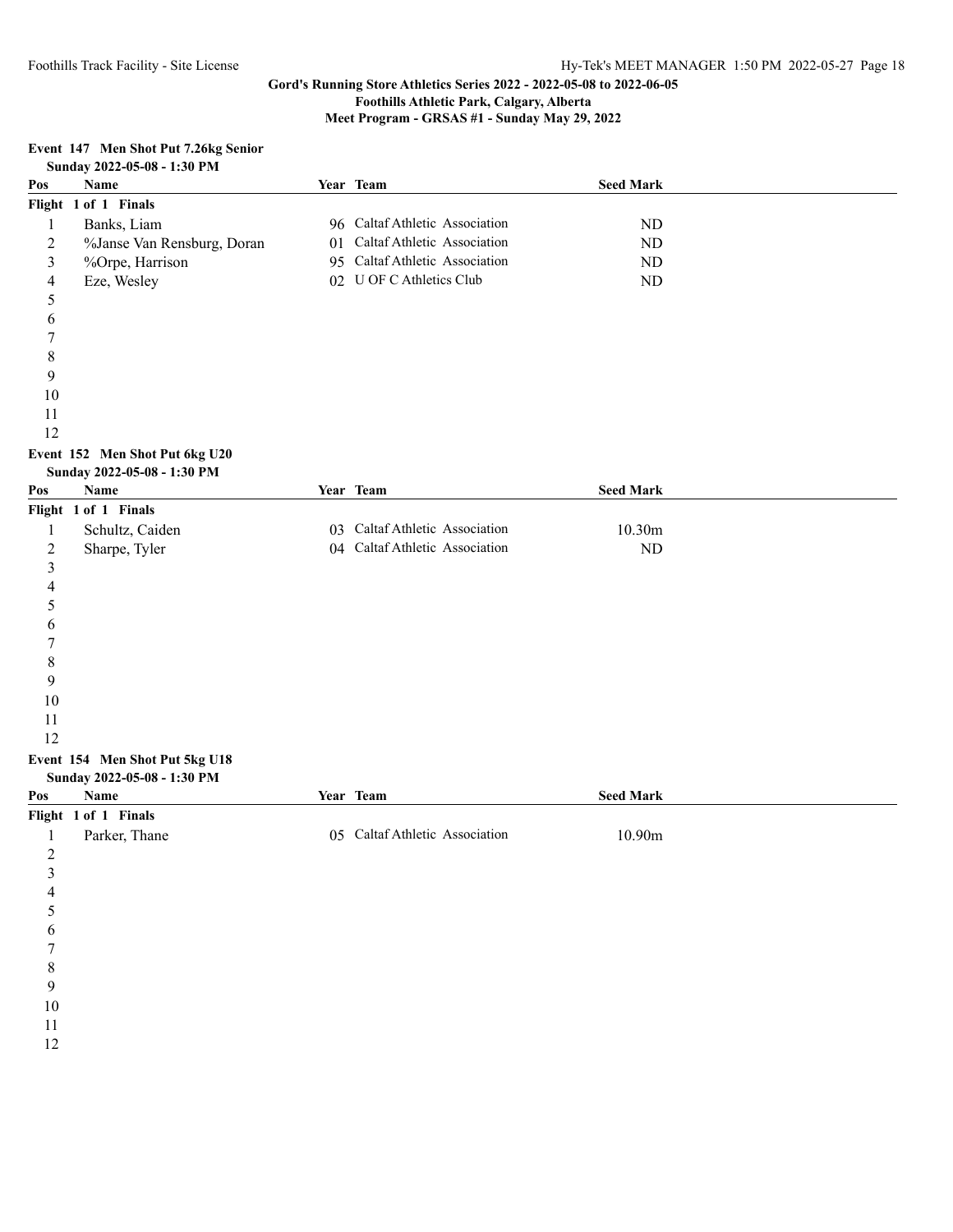**Foothills Athletic Park, Calgary, Alberta**

**Meet Program - GRSAS #1 - Sunday May 29, 2022**

|                     | <b>Event 151 Men Shot Put Masters</b>   |     |                                |                  |  |
|---------------------|-----------------------------------------|-----|--------------------------------|------------------|--|
|                     | <b>Name</b>                             |     | Year Team                      | <b>Seed Mark</b> |  |
| $\frac{1}{2}$       | No entries for this event               |     |                                |                  |  |
|                     | Event 149 Boys Shot Put 4kg U16         |     |                                |                  |  |
|                     | Name                                    |     | Year Team                      | <b>Seed Mark</b> |  |
| $---$               | No entries for this event               |     |                                |                  |  |
|                     | Event 137 Men Javelin Throw 800g Senior |     |                                |                  |  |
|                     | Sunday 2022-05-08 - 12:00 PM            |     |                                |                  |  |
| Pos                 | Name                                    |     | Year Team                      | <b>Seed Mark</b> |  |
|                     | Flight 1 of 1 Finals                    |     |                                |                  |  |
| 1                   | %Orpe, Harrison                         |     | 95 Caltaf Athletic Association | ND               |  |
| 2                   | Hesketh, Adrian                         |     | 03 U OF C Athletics Club       | <b>ND</b>        |  |
| 3                   | Krusche, Konrad                         | 01  | Caltaf Athletic Association    | 61.03m           |  |
| 4                   | Stilman, Regev                          | 99. | Calgary International          | ND               |  |
| 5                   | Wroe, Nic                               | 01  | Caltaf Athletic Association    | ND               |  |
| 6                   | %Janse Van Rensburg, Doran              | 01  | Caltaf Athletic Association    | ND               |  |
| 7                   |                                         |     |                                |                  |  |
| 8                   |                                         |     |                                |                  |  |
| 9                   |                                         |     |                                |                  |  |
| 10                  |                                         |     |                                |                  |  |
| 11                  |                                         |     |                                |                  |  |
| 12                  |                                         |     |                                |                  |  |
|                     | Event 139 Men Javelin Throw 700g U18    |     |                                |                  |  |
|                     | Name                                    |     | Year Team                      | <b>Seed Mark</b> |  |
| ---                 | No entries for this event               |     |                                |                  |  |
|                     | Event 143 Men Javelin Throw Masters     |     |                                |                  |  |
|                     | Name                                    |     | Year Team                      | <b>Seed Mark</b> |  |
| $\qquad \qquad - -$ | No entries for this event               |     |                                |                  |  |
|                     | Event 141 Boys Javelin Throw 600g U16   |     |                                |                  |  |
|                     | Sunday 2022-05-08 - 12:00 PM<br>Name    |     | Year Team                      | <b>Seed Mark</b> |  |
| Pos                 |                                         |     |                                |                  |  |
|                     | Flight 1 of 1 Finals                    |     | 07 Caltaf Athletic Association |                  |  |
| 1                   | Kuipers, Gerrit                         |     | Caltaf Athletic Association    | ND               |  |
| $\overline{2}$      | Warne, Hudson                           | 08. |                                | ND               |  |
| 3<br>4              |                                         |     |                                |                  |  |
|                     |                                         |     |                                |                  |  |
|                     |                                         |     |                                |                  |  |
| 6<br>$\sqrt{ }$     |                                         |     |                                |                  |  |
| $\,$ 8 $\,$         |                                         |     |                                |                  |  |
| 9                   |                                         |     |                                |                  |  |
| 10                  |                                         |     |                                |                  |  |
| 11                  |                                         |     |                                |                  |  |
| 12                  |                                         |     |                                |                  |  |